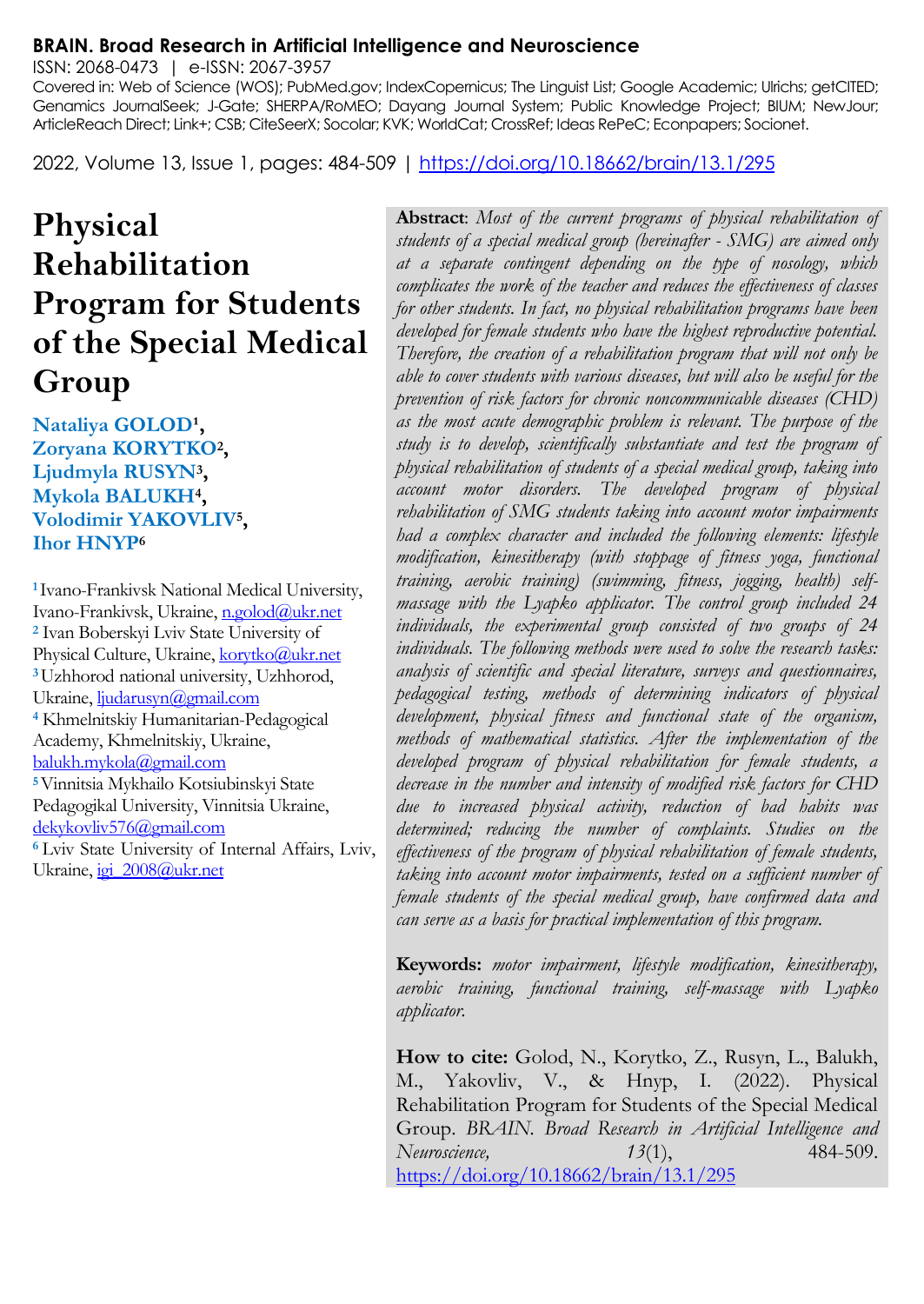## **Introduction**

In 2011, the UN declared an epidemic of non-communicable diseases in the world. By 2030, the WHO forecasts an increase in deaths from them to 52 million per year. Chronic non-communicable diseases (CHD) include diseases of the circulatory system, malignant neoplasms, chronic obstructive pulmonary disease, diabetes and more. CHDs cause global socio-economic losses to many countries around the world, including Ukraine. They determine the level of total mortality of the entire population of our country by 82.8% and by 62.4% - mortality in working age (Gorbas, 2009). Currently, the risk factors that lead to CHD have been studied. It is proved that eight risk factors cause up to 75% of deaths from these types of pathology: hypertension, dyslipidemia, smoking, malnutrition (insufficient consumption of fruits and vegetables, excessive consumption of salt, animal fats and excessive caloric intake), low physical activity, high levels blood glucose, overweight and obesity, and frequent alcohol consumption.

Ukraine, like most European countries, is characterized by a significant prevalence of risk factors for CHDs, which leads to a deepening of the epidemic, significant medical and social losses and economic losses. In the WHO European Region ranking, Ukraine ranks fourth in terms of standardized mortality rates of the working age population due to cancer, fifth in terms of the corresponding mortality rate from diseases of the circulatory system and alcohol consumption per capita, and ninth in terms of smoking prevalence among men (Gorbas, 2009). At the same time, according to such indicators of a healthy lifestyle as the level of physical activity, consumption of vegetables and fruits per person per day, Ukraine ranks 32nd among European countries (Davydenko, 2006; Dudnyk, 2013). Thus, the high prevalence of risk factors in the population indicates an unfavorable epidemiological situation for CHD in the population of Ukraine, which requires more active use of methods of prevention and correction of the consequences of these diseases in all age groups, especially young people at risk.

Youth health is an urgent problem and a matter of paramount importance, as it determines the future of the country, the nation's gene pool, scientific and economic potential of society (Bodnar, 2014; Andriychuk, 2015). Preservation and strengthening of students' health, formation of their health values is possible with the choice of educational technologies, adequate to the categories and needs of students. According to a study by the Ukrainian Research Institute of Child and Adolescent Health, no more than 10-15% of children aged 7-18 can be considered healthy.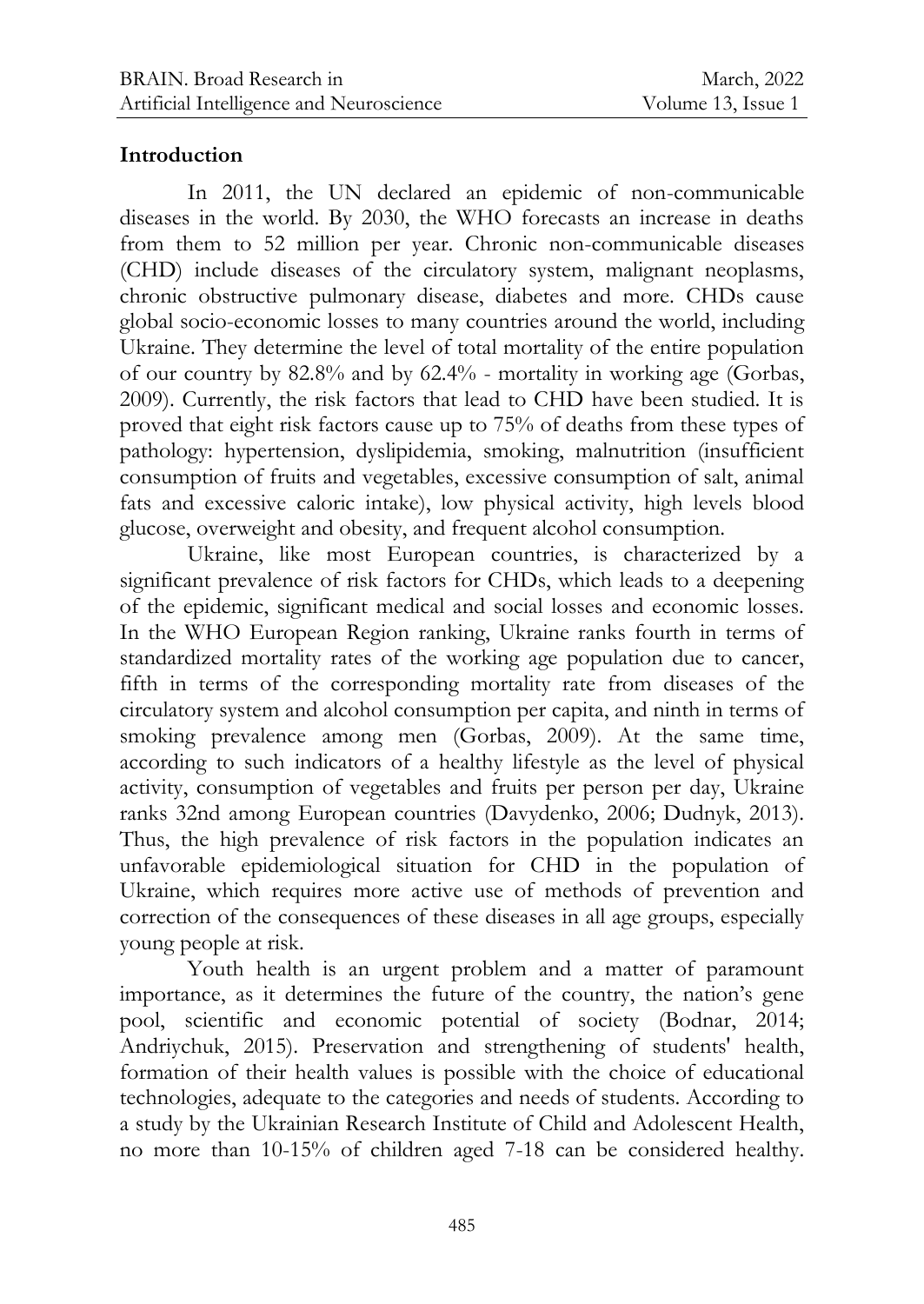Accordingly, the number of students enrolled in special medical groups (SMG) is increasing every year and has doubled in the last 10 years. Thus 12- 18% of students are directed for employment in special medical groups for the purpose of application of complexes of medical physical training (Repnevskaya, 2009).

The problem of physical education and correction of health of students of SMG is paid a lot of attention by Ukrainian scientists (Platonov, 2006; Dubogai, Tsos, & Evtushok, 2012; Koryagin, & Blavt, 2013; Maksymchuk, 2020a; Maksymchuk, 2020b, Palamarchuk, 2020, Sheremet, 2019; Bakhmat, 2019; Behas, 2019; Bezliudnyi, 2019; Halaidiuk, 2018; Maksymchuk, 2018; Sitovskyi, 2019). However, they all note that the existing programs and assessment criteria at the state level are obsolete and do not meet the physical capabilities of modern youth, and the full recovery of such students remains an urgent problem of physical rehabilitation. For students studying at SMG, the discipline "Physical Education" is often the only opportunity to receive physical rehabilitation, because the exercises for them are based on the principles of kinesitherapy. However, in this situation the teacher has some difficulties, because in the framework of regulated classes he must simultaneously work with students with various chronic diseases. This requires finding new methodological approaches to correcting the health of SMG students.

## **Neurophysiological aspects of physical rehabilitation of female students**

In the late  $20<sup>th</sup>$  century, it became possible to experimentally prove positive effects from taking into account the mechanisms of brain activity on the effectiveness of rehabilitation programmes, especially for people with brain injuries. It was then believed that a detailed neurophysiological diagnosis and appropriate medical history should precede the actual physical or psychological rehabilitation. In the 1980s, however, scientists predicted a rapid expansion in the use of neurosciences in various types of rehabilitation, which occurred during "the quantum leap" in brain research in the 1990s-2000s (Caplan, 1982, p. 362).

The neurophysiological aspect in physical rehabilitation can be used not only as diagnostic or propaedeutic. As part of experiment, D'Agatha et al. (2016) exercised regular influence on patients with chronic stroke due to repeated transcranial magnetic stimulation (rTMS) and transcranial directcurrent stimulation (tDCS) to restore motor activity during the rehabilitation of the upper extremities. They also studied the clinical effect patients with mild and moderate cognitive and motor disorders. A relevant result for this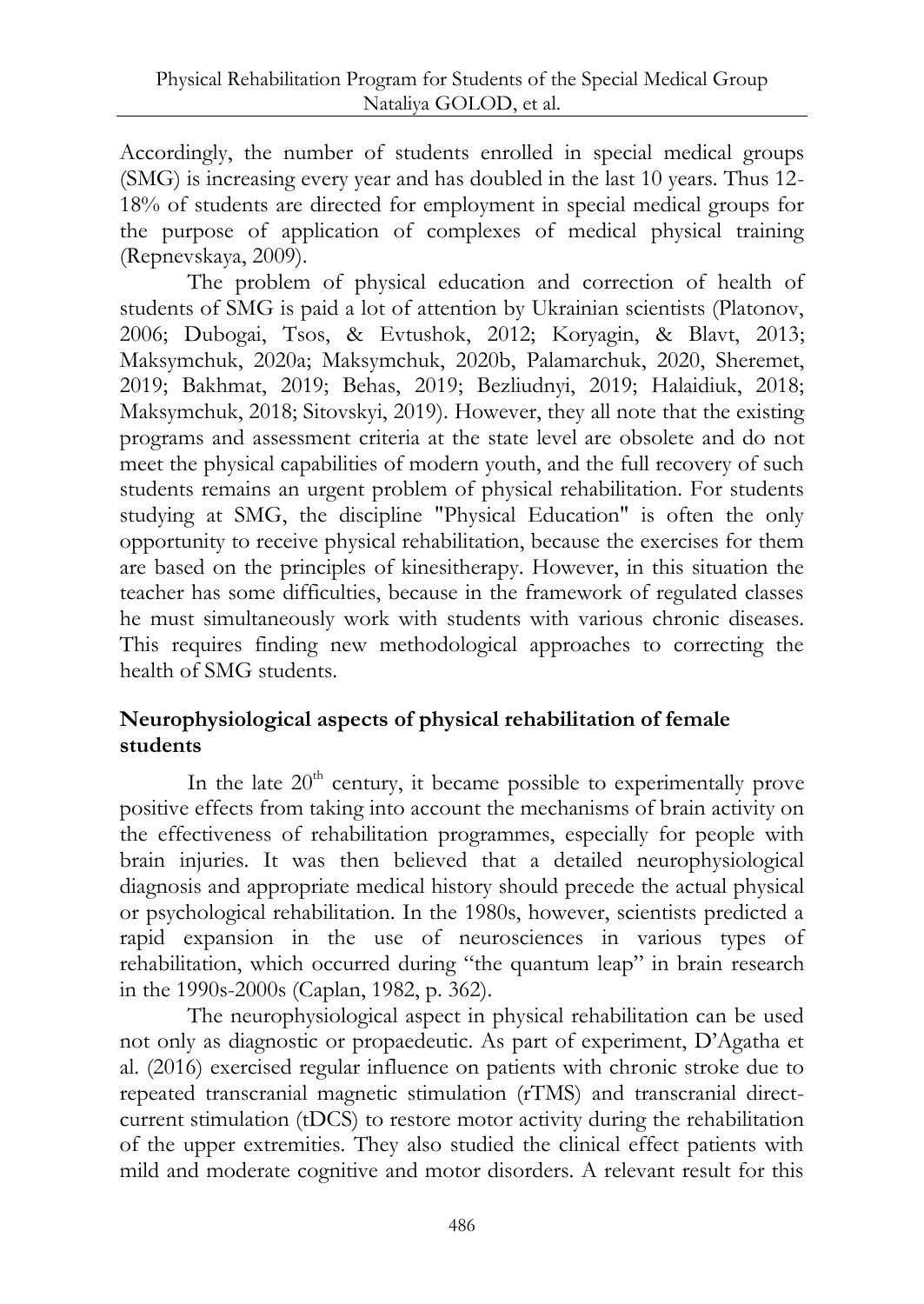research is the fact of the dependence of cognitive and motor changes after the above-mentioned rehabilitation: the rate of limb muscle contraction and agility increased after 6 months of neurorehabilitation.

Neurophysiological measurement of limb strength (comparison of right and left ones) during rehabilitation on fitness equipment (mostly, bicycles and on treadmills), seems to be valid for the research. Neurophysiologists are now equipped with devices to assess bilateral reflexes by modulating skin reflexes that are electrically stimulated (irritation of the superficial radial nerve in the wrist). Such reflexes can be assessed directly during movement and at rest, and then processed in test mode. It allows one to assess the rehabilitation progress of gait, balance, coordination and other cerebrovascular indicators (Diac et al., 2020). Such long-term physical rehabilitation controlled by neurophysiological indicators gives clear results. According to Kaupp et al. (2018), the results show significant changes in function and neurophysiological integrity. Exercise increases the force of bilateral grip and strength during plantar flexion and muscle activation. The normalization of skin reflex modulation was detected during cyclic movement (Kaupp et al., 2018). Thus, it is promising for Ukrainian rehabilitation centres to be equipped with devices for diagnosing the condition and dynamics of central pattern generator networks.

Today, physical rehabilitation increasingly uses automated simulators and robots, which programmatically take into account the neurophysiological data of the identified disorders and even displace the rehabilitation specialists themselves. According to Major et al. (2020). there is currently competition between classical and robotic physiotherapy. Prospects are seen in the expedient interchangeability of human and technological factors in physical rehabilitation. Moreover, the latter factor can comprehensively and multimodally take into account the neurophysiological assessment of the musculoskeletal system (encephalogram, motor conductivity, degree of motor amplitude) (Major et al., 2020; Amunts et al., 2007; Apanasenko, 2007; Ardila, Rosselli, Matute, & Inozemtseva, 2011).

Discussing the expediency of using automated and robotic technologies for physical rehabilitation, researchers claim that the correction of sensorimotor deficits by such methods should be based on neurophysiological and interdisciplinary indicators and control. Importantly, the restoration of sensorimotor function after CNS injury is based on the use of neuroplasticity with an emphasis on the rehabilitation of movements necessary for independence. It requires physiological activation of the muscles of the extremities, which can be achieved through functional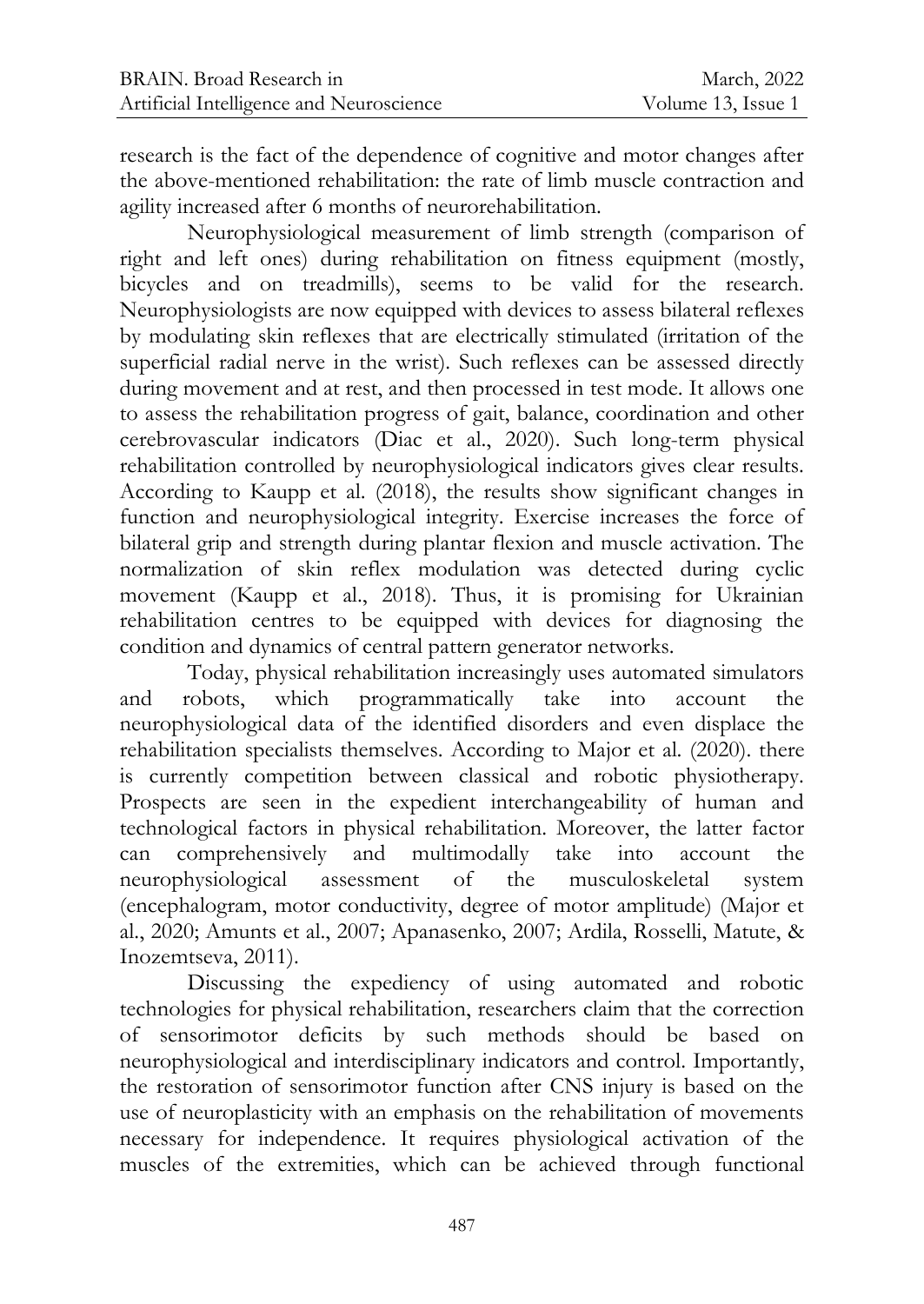exercises for the movement of the arms / hands and feet and the activation of the corresponding peripheral receptors (Gassert, & Dietz, 2018). Therefore, physical rehabilitation without anthropogenic intervention should be followed by the constant use of sensors that would monitor the neurophysiological and physical condition of patients undergoing such rehabilitation.

One should also pay special attention to neurophysiological and psychophysiological studies which consider the specifics of gender (physical, motivational, emotional and activity prerogatives of women and men) so that they can be further implemented in physical rehabilitation programmes. Kozina, Sobko, Klimenko, & Sak (2013) devoted their study to certain neurophysiological indicators and subjective changes in the well-being of female basketball players. They draw an important conclusion as a result of heart rate measurements during training and identification of the subjective state of health. Indeed, it is more difficult for female students aged between 20 and 22 to withstand physical activity than for first-year students and teenage girls. This can be explained by neurophysiological specifics (completed formation of the female body and, respectively, a higher coefficient of heat stroke and the degree of subjective severity) (Kozina, Sobko, Klimenko, & Sak, 2013). Such gender-oriented and age-specific features provide important empirical material for developing rehabilitation and physical education programmes for girls of all ages and will be taken into account by the author in further research.

It is important to take into account physical and neurophysiological differences of gender for studies on women. Sensory-motor, cognitive and physical features of men and women have long been studied and described in science. However, comprehensive studies on neurophysiological specificity of women are rather interesting, given that such specificity can be recorded using Digit Span, Digit Symbol and Block Design tests in combination with other types of diagnostics. Polunin, Bryun, Sydniaeva, & Golukhova (2018) studied the mental state, speech, motility and other neurophysiologically relevant indicators and proved a consistent gender pattern in several differences. Indeed, psychomotor speed and verbal fluency predominate in women and visual-spatial orientation in men (Polunina, Bryun, Sydniaeva, & Golukhova, 2018). These data can form the basis of recommendations for physical and psychological rehabilitation and collective influence for people of different sexes.

Thus, one can conclude that those types of physical rehabilitation associated with traditional hobbies of modern girls (fitness, step aerobics, callanetics) are more acceptable for female students, given gender priorities.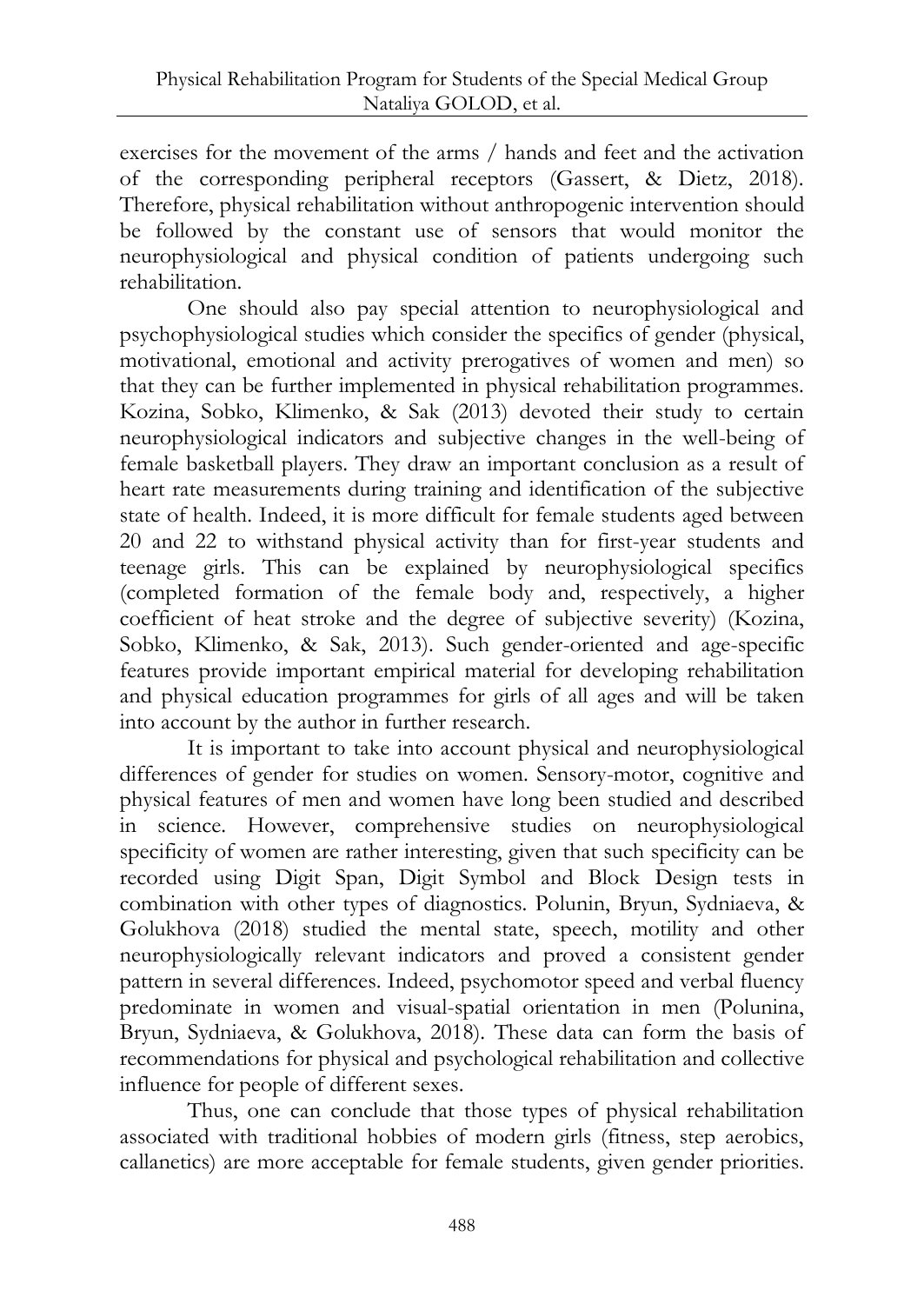Callanetics requires particular attention since it is a static set of exercises, which is primarily relevant for post-traumatic rehabilitation. The studies conducted among first-year students (a 72-hour programme with a change in daily routine and nutrition) has revealed not only an improvement in anthropometric, neurophysiological and subjective valeological indicators but also positive changes in motivation for static and dynamic exercises (Kolomiytseva, & Anatskyi, 2017). This observation may be an impetus for the inclusion of callanetics in the rehabilitation process, in particular for girls and women.

It is known that girls are less prone to active motor actions (physical education, rehabilitation or sports) due to their psychophysiology. Normally, and especially as pathology, this phenomenon is called "kinesiophobia", that is individual psychological or trauma-induced fear of physical movements. Kinesiophobia as a result of negative motor experience (trauma, exhaustion) can be a serious obstacle to physical rehabilitation of young people. Indian researchers have shown through an experimental study that 16-year-old girls with a negative traumatic experience should undergo propaedeutic and  $\bar{1}$  or psychological rehabilitation before physical rehabilitation. This will protect them from the behaviour of avoiding physical rehabilitation (Wane, Naqvi, Vaidya, & Kumar, 2020). Such generalizations correlate with the observed fact of caution, bias or avoidance of physical post-traumatic stress in Ukrainian students.

Unfortunately, the analysis of domestic (Ukrainian) scientific sources suggests that most of the current programs of physical rehabilitation of SMG students are aimed only at a certain contingent depending on the type of nosology, which complicates the work of the teacher and reduces the effectiveness of classes for other students. In fact, no physical rehabilitation programs have been developed for female students who have the highest reproductive potential. Therefore, the creation of a rehabilitation program that will not only be able to cover students with various diseases, but will also be useful for the prevention of risk factors for CHD as the most acute demographic problem is relevant. The consideration of neurophysiological and neuropsychological factors still remains a promising area of Ukrainian rehabilitation.

The purpose of the study is to develop, scientifically substantiate and test the program of physical rehabilitation of students of a special medical group, taking into account motor impairments.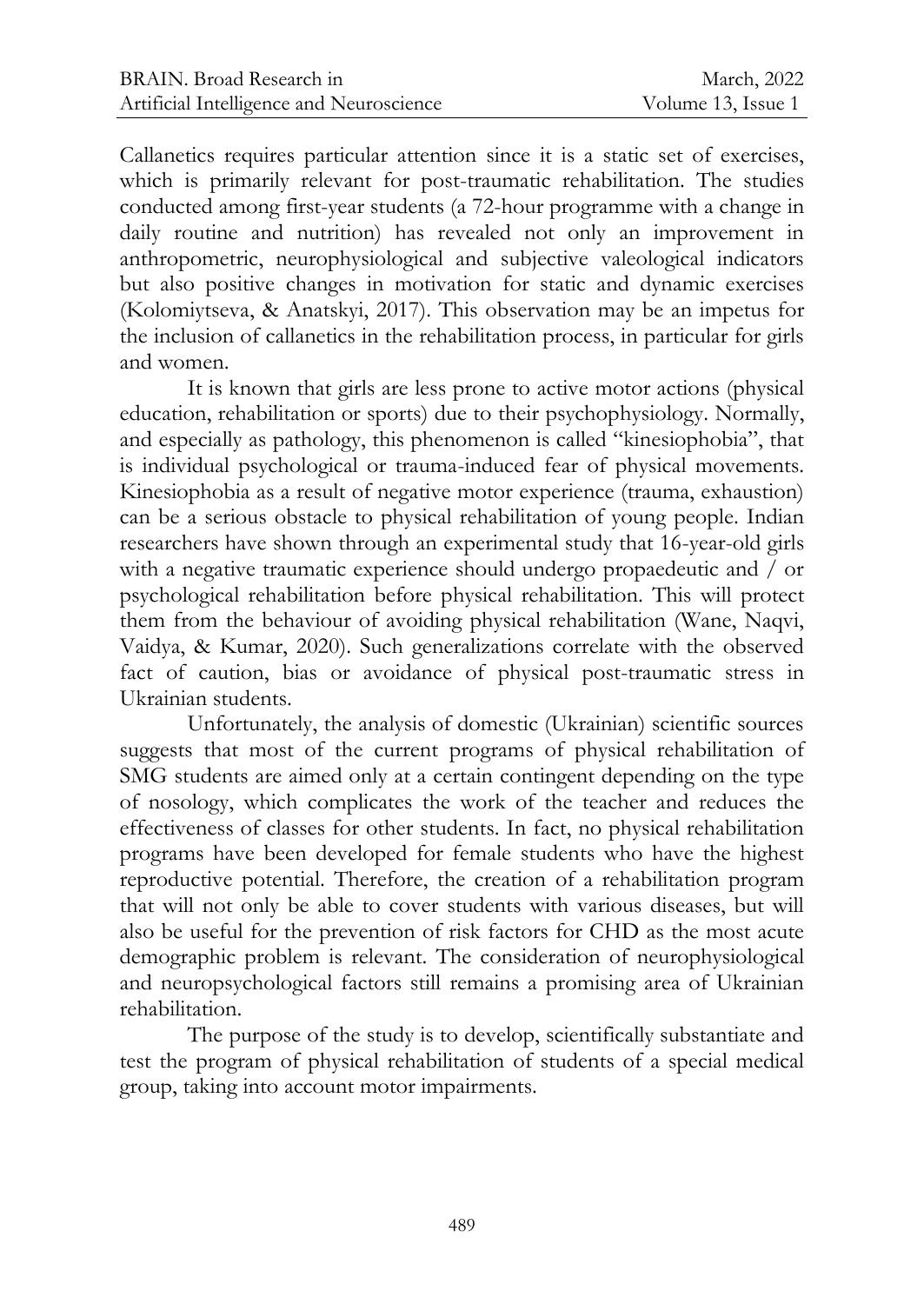## **Materials and methods**

To solve the problems a set of research methods is used, adequate to the purpose of the research: analysis of scientific and special literature; surveys and questionnaires (questionnaires to clarify complaints from the body's major systems, assess their health, awareness and control of anthropometric and functional indicators of the body, the presence of risk factors for chronic non-communicable diseases; specification of physical activity during school; International Physical Activity Questionnaire (IPAQ) (abbreviated); anthropometric examination (height, body weight, body mass index, waist circumference, hip circumference, ratio of waist and hip circumference, chest girth and excursion; basic and wrist dynamometry, index of lifting force and hand strength); determination of the state of the cardiovascular (heart rate, blood pressure) and respiratory systems (respiratory rate, pulse oximetry device "UTASOXI 200" (Ukraine), computer spirography device "SpiroCom Standard" 3.1.0122.10040 : National Aerospace University " Kharkiv Aviation Institute", Kharkiv), the state of the autonomic nervous system (test with isometric load, orthostatic test). The state of motor capacity was determined by indicators of physical fitness: strength (flexion and extension of the arms in a lying position, squats on two legs), speed (time of the basketball at 10 m, running on the spot, raising the knees to an angle of 90 ° for 5 s ), endurance (transition from the position of squatting to the position of lying down, six-minute walk), agility (hitting the ball on target in 10 attempts and in the basketball hoop), flexibility (distance from fingertips to the floor when tilted to the side, body tilt forward) and (Functional Movement Screen (FMS).

The obtained results were processed by methods of mathematical statistics using the computer program Microsoft Excel.

The developed program of physical rehabilitation of SMG students taking into account motor impairments s had a complex character and included the following elements: lifestyle modification, kinesitherapy (with stoppage of fitness yoga, functional training, aerobic training) (swimming, fitness, jogging, health) self-massage with the Lyapko applicator (tab. 1).

When developing the rehabilitation program, the methodological principles of conducting classes with SMG students were taken into account according to the "Typical curriculum for students of higher medical educational institutions of III-IV levels of accreditation". Also, this program and work plans of the discipline "Physical Education", adopted by the Department of Physical Education and Health of the State Higher Educational Institution "Ivano-Frankivsk National Medical University"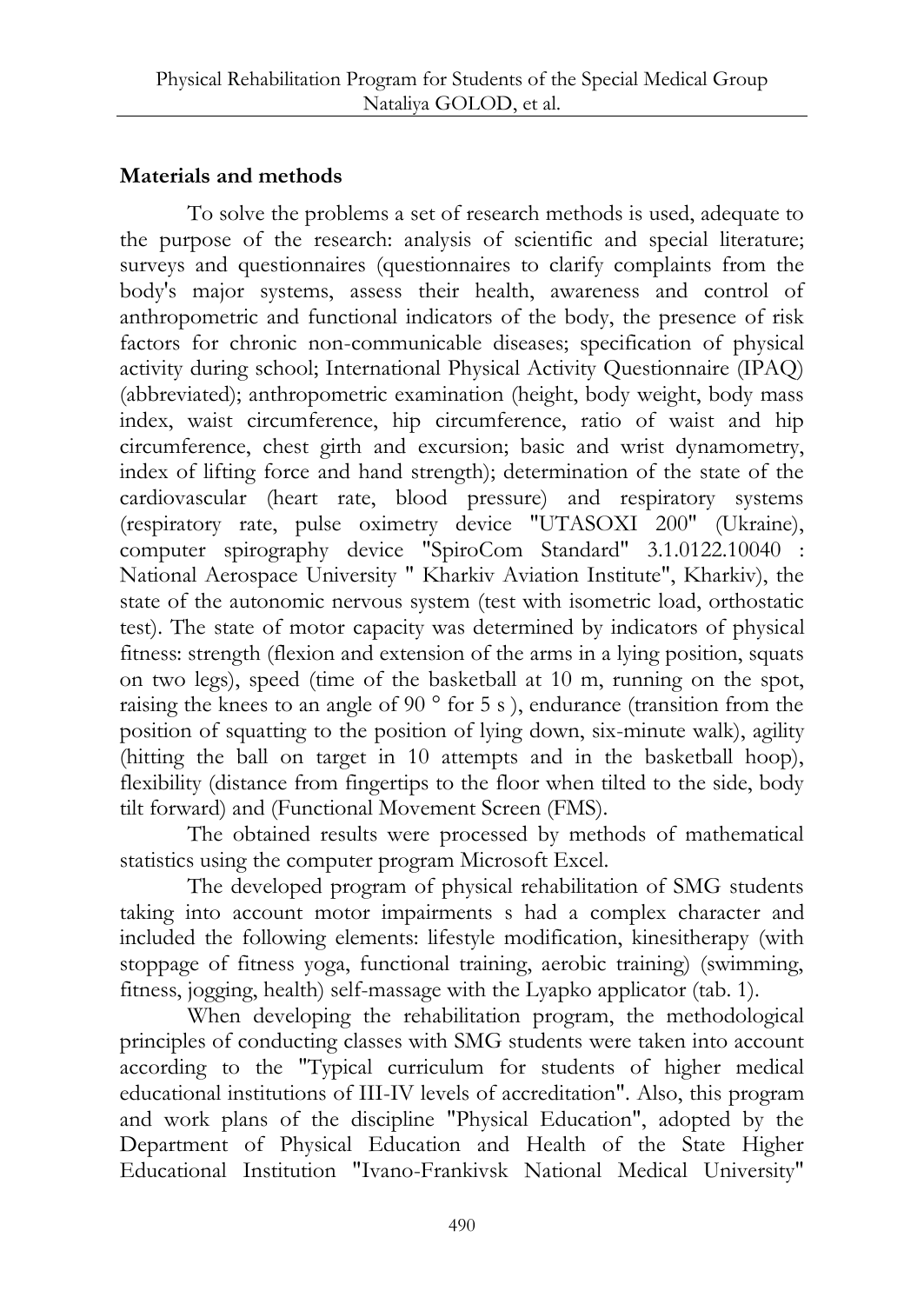determined the number of classroom and independent classes and the sequence of mastering physical skills used in the rehabilitation program, i.e. the created program was adapted to physical education classes as part of the SMG visit.

In the process of developing the program of physical rehabilitation of SMG students, the requirements of adequacy, regulation and strict dosage of physical activity were observed; their regularity; gradual expansion of means to ensure a comprehensive impact on the internal organs and musculoskeletal system; selection of fitness yoga exercises, functional training, aerobics in accordance with the type of limitations of motor capacity of female students; tried to improve the psycho-emotional state of female students.

The complexity of the impact of the developed program included the impact not only on the physical component of health due to the positive impact of exercise on the cardiovascular, respiratory, autonomic nervous system, the parameters of physical development and physical fitness. The social and psychological components also underwent positive changes - due to the feeling of improving health; increasing the level of household activity; creating the image of a modern person, free of bad habits, a future doctor who, by the example of his own health.

| Stage       | Month            | Training            | Tasks                                                                                                                              |      | Methods                                            |                                                                                                           |                                  |             |
|-------------|------------------|---------------------|------------------------------------------------------------------------------------------------------------------------------------|------|----------------------------------------------------|-----------------------------------------------------------------------------------------------------------|----------------------------------|-------------|
|             | (calendarr) mode |                     |                                                                                                                                    |      |                                                    |                                                                                                           |                                  |             |
|             |                  |                     | initial control                                                                                                                    |      | morning<br>hygienic<br>gymnastics<br>(MHG)         | daily (independent<br>classes)                                                                            | correction,<br>multi-needle      |             |
| Preparatory |                  | gentle              | adaptation of all body<br>systems to increasing<br>physical activity, mastering<br>the proposed techniques,<br>correction of motor |      | fitness yoga<br>Estate<br>Controller<br>Controller | times in two weeks<br>$\mathcal{D}$<br>(classes)<br>time in 2 weeks<br><i>(independent</i><br>employment) | (nutrition<br>with               |             |
|             | $\theta$         |                     | disorders, development of<br>physical qualities,<br>general endurance,                                                             |      | Etraining<br>u<br>$\frac{3}{5}$ wellness           | Once a week classroom<br>times in two weeks<br>(independent classes)                                      | modification (<br>(self-massage) |             |
|             |                  |                     | correction of psycho-<br>emotional state, motivation<br>to lead a healthy lifestyle                                                | kine | course<br>ogging                                   | dailv<br>(independent classes)                                                                            |                                  |             |
| Basic       | 1                | training-<br>gentle | intermediate control<br>improving the function of                                                                                  |      | <b>MHG</b><br>functional                           | daily<br>(independent classes)<br>Once a week classroom                                                   | massage<br>lifestyle             | Lvanko`     |
|             | $\overline{2}$   |                     | the cardiovascular,<br>respiratory, autonomic<br>nervous systems,                                                                  |      | training<br>swimming                               | times in two weeks<br>(independent classes)<br>2 times a week (classes)                                   |                                  | applicators |

**Table 1.** *The structure of the rehabilitation program for students of the special medical group, taking into account motor impairments*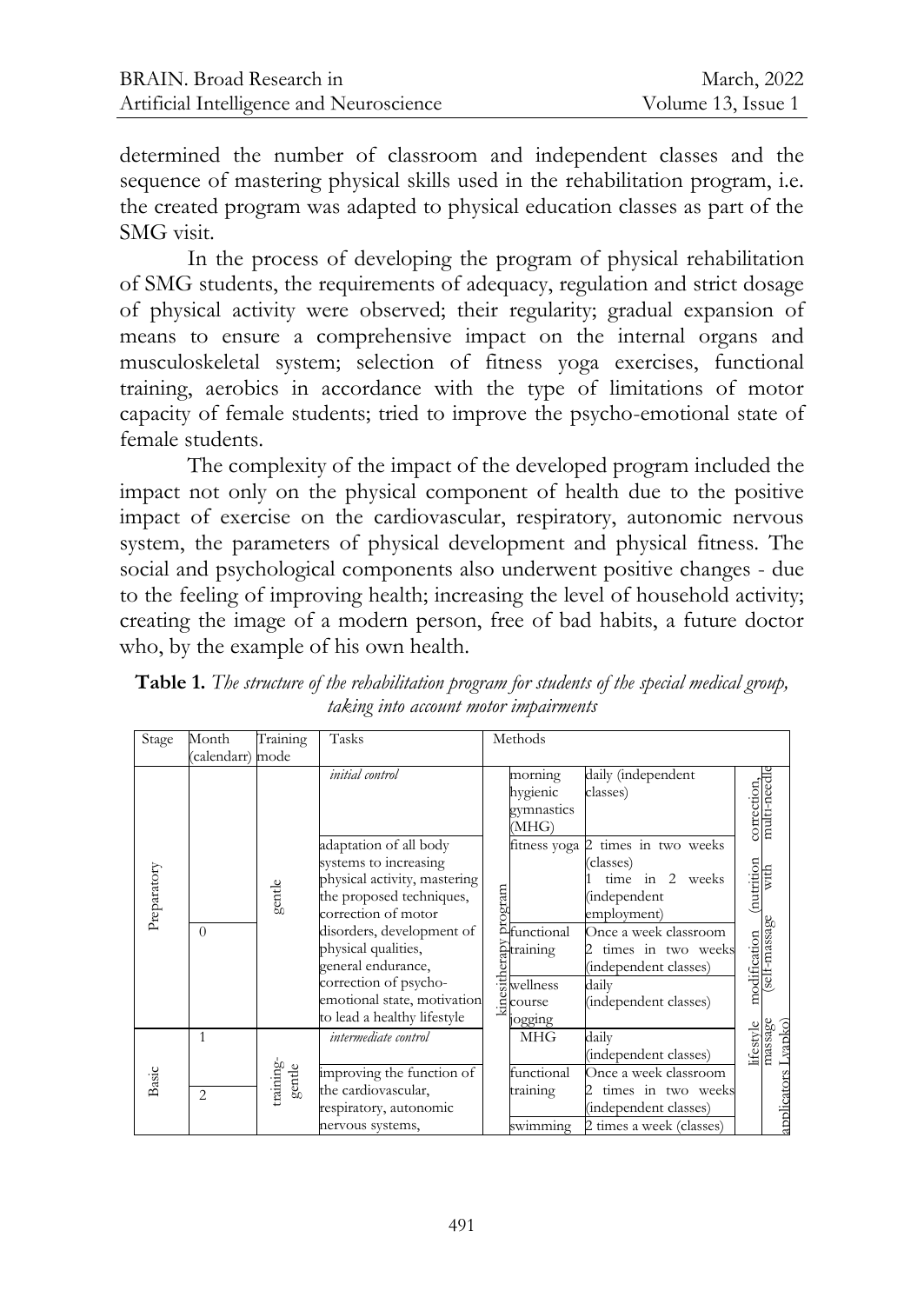| Physical Rehabilitation Program for Students of the Special Medical Group |  |
|---------------------------------------------------------------------------|--|
| Nataliya GOLOD, et al.                                                    |  |

|          | correction of motor<br>impairments,<br>further development of<br>physical qualities,<br>improvement of back                                                                                                            | health<br>walking            | daily<br>(independent classes)              |  |
|----------|------------------------------------------------------------------------------------------------------------------------------------------------------------------------------------------------------------------------|------------------------------|---------------------------------------------|--|
|          | posture, training<br>intermediate control                                                                                                                                                                              | <b>MHG</b>                   | dailv<br>(independent classes)              |  |
|          | consolidation of the<br>obtained results,<br>further improvement and<br>stabilization of the                                                                                                                           | health<br>aerobics           | 3 times in two weeks<br>(classes)           |  |
| training | function of internal organs,<br>further expansion of<br>physical activity,<br>maintaining the achieved<br>level of physical<br>fitness, increase overall<br>endurance.<br>further improvement of<br>physical qualities | function<br>al.<br>training  | times in two weeks<br>(independent classes) |  |
|          | final control                                                                                                                                                                                                          | wellness<br>course<br>ogging | daily<br>(independent classes)              |  |

### **Results**

In the examined students SMG1 and SMG2, subjective signs of the following syndromes were identified: cardiac, hyperventilation, dyspeptic, cephalic, neuroendocrine, polyarthralgic, astheno-neurotic. Almost a quarter of the students of the special medical group assessed their state of health as rather bad and bad, which is 4 times higher than the similar indicator of their healthy age-mates  $(24\% \text{ vs. } 6\%)$ . The survey also showed a low level of awareness and control of the main anthropometric and functional indicators of the body in both groups of respondents. It is established that the lifestyle of SMG1 and SMG2 students is characterized by the presence of modified risk factors for CHD: bad habits, insufficient physical activity, signs of malnutrition, chronic stress, as well as the impact of burdened heredity. When determining the level of household and physical activity according to the developed questionnaire, it was found that students SMG1 and SMG2 have a pronounced tendency to hypokinesia and static lifestyle, low interest in health training.

Although the level of physical activity according to the International Physical Activity Questionnaire (IPAQ) of SMG1 and SMG2 and KG students did not differ statistically, during the calculation of energy consumption it was determined that SMG1 and SMG2 students (respectively 1232.92  $\pm$  190.84 MET and 1272.82  $\pm$  123.80 ME (Metabolic equivalent)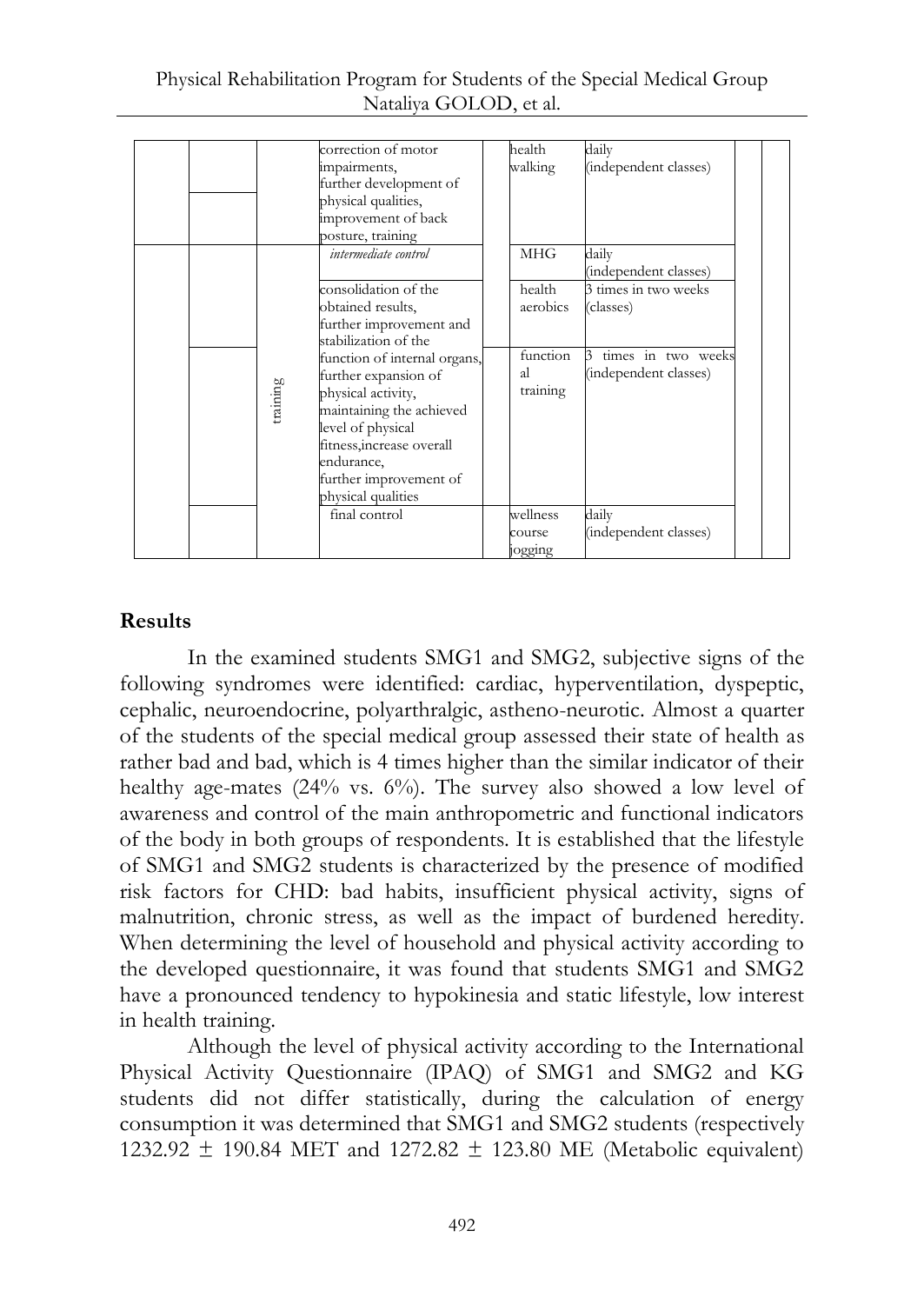statistically significantly lag behind the girls CG in the level of total weekly energy expenditure (1826.38  $\pm$  183.14 ME) (p < 0.05).

When conducting anthropometric measurements, it was found that the students of SMG1 and SMG2 were smaller than the representatives of the control group were the average values of chest girth on inhalation and exhalation, chest excursion ( $p \le 0.05$ ). Other studied indicators (height, body weight, waist and hip circumference) probably did not differ.

The study of body muscle strength showed a significant decrease in body muscle strength and, accordingly, the index of postural strength in female students SMG1 and SMG2 compared with CG (control group) on the background of unchanged hand strength.

Examination of the functional state of the respiratory system showed worse parameters of the Stange test  $(32.08 \pm 2.10 \text{ s})$ , acceleration of respiratory rate at rest in students SMG1 and SMG2 (respectively 21.67 ± 0.83 and 19.17  $\pm$  0.80 per minute .), decrease in FEV1 (forced expiratory volume) (respectively  $86.65 \pm 3.46\%$  and  $83.56 \pm 3.39\%$ ) and FEV (respectively 84.26  $\pm$  3.26% and 82.90  $\pm$  3.45%) compared with control analogues ( $p$ <0.05) against the background of unchanged Hensler index ( $p$ > 0.05), which is characteristic of restrictive type disorders. The consequence of the violation of external respiration was a statistically significant decrease in the degree of oxygenation of arterial blood of female students SMG1 and SMG2 (93.3  $\pm$  0.18% and 94.3  $\pm$  0.27%, respectively).

The condition of the cardiovascular system of SMG students was also disturbed. The mean resting heart rate in girls SMG1 and SMG2 was significantly higher (90.9  $\pm$  2.45 beats / min and 90.1  $\pm$  1.79 beats / min, respectively) from the control analogue 2.93 beats / min.), Which can be explained as a compensatory response of the cardiovascular system in response to dysfunction of external respiration and a decrease in the degree of oxygenation of arterial blood. Blood pressure readings were unchanged.

When conducting tests to establish the functional state of the autonomic nervous system (orthostatic test, with isometric load) in students SMG1 and SMG2 found increased tone of the nerve centers of the sympathetic nervous system.

Motor ability ("movement abilities", "sprawność ruchowa") was defined as the ability to control one's musculoskeletal system through the development of motor skills (Gilewicz, 1994). The increase in motor capacity depends on the acquired skills and sports achievements, respectively, the decrease - characterizes the disease or low state of physical development. The study used two approaches to determine motor disorders: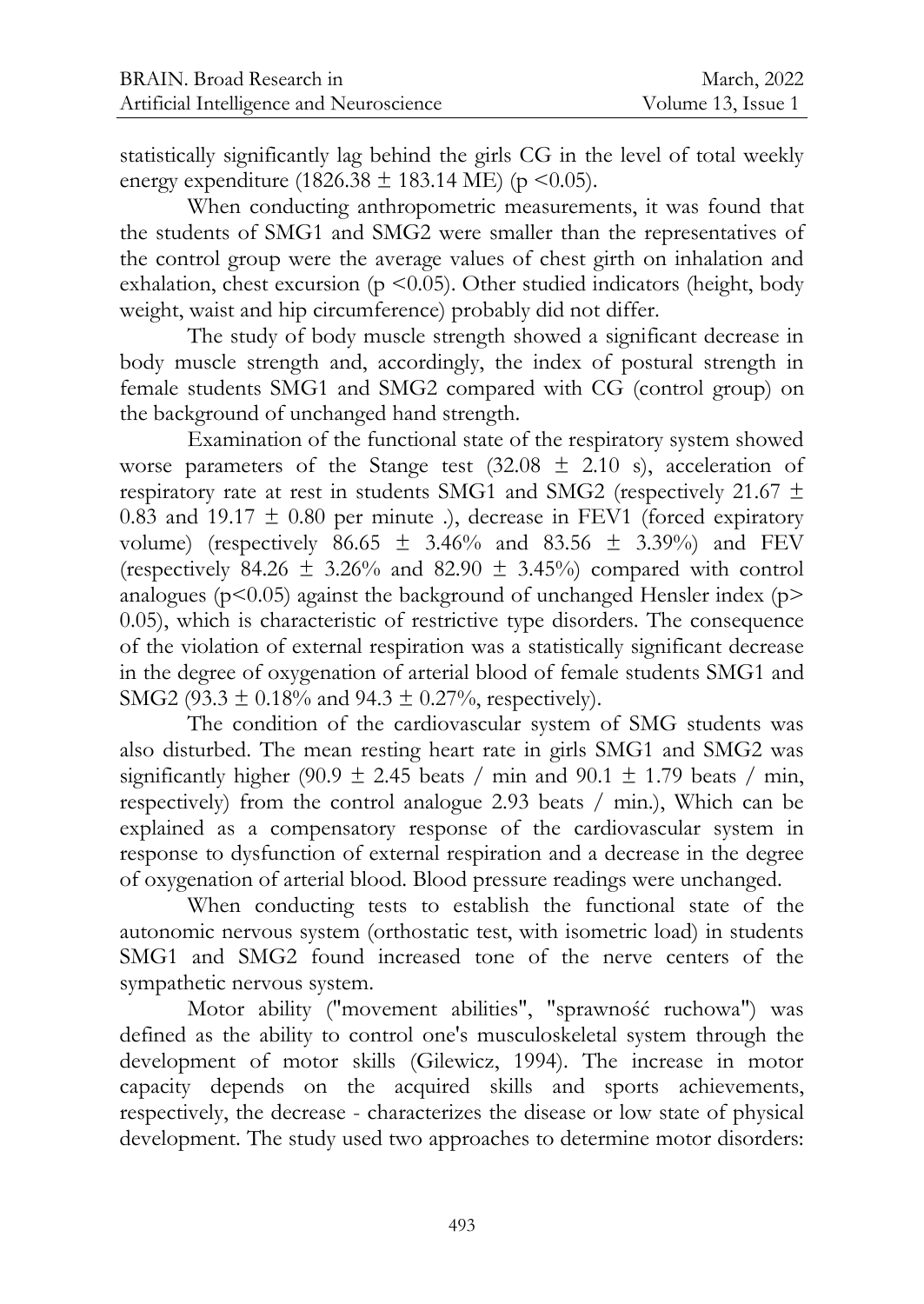determining the level of general physical fitness and testing on the screen of functional movement.

After testing the students involved in the study to assess their physical fitness, it was found that students SMG1 and SMG2 were inferior to CG students in terms of strength (squats on two legs, flexion and extension of the arms in a supine position), endurance (dynamics 6- you minute test, transition from the position of the stop squatting to the position of the stop lying down), speed (according to the parameters of the time of the basketball on 10 m, running on the spot, raising the knees to an angle of 90 ° for 5 s), agility (number of hits in a goal of 10 attempts or in a basketball hoop), flexibility (in terms of inclination to the side and forward), which resonated with the low results of tests.

To assess motor impairments, we also used a modern information test - Functional Movement Screen (FMS). The FMS includes seven basic motor models that require balance, mobility and stability: 1) deep squats; 2) step over the barrier; 3) linear attack; 4) shoulder mobility; 5) active lifting of the straight leg; 6) stability of the torso when stretching the arms; 7) circular stability. Each exercise was evaluated on a 3-point system. Impaired motor capacity of students SMG1 and SMG2 was confirmed by complications and low grades when performing all FMS exercises.

At the initial examination according to the results of all tests, the indicators of female students SMG1 and SMG2 did not differ statistically significantly ( $p > 0.05$ ). Identified at this stage of the study, the above pathological changes in the body of students of special medical groups argued the need and served as a basis for the development of a comprehensive program of physical rehabilitation based on the improvement of motor capacity and its testing.

After a long implementation of the program we developed for the physical rehabilitation of students of a special medical group, taking into account motor impairment, its expressive beneficial effect on the majority of the analyzed indicators of physical development and the functional state of the body was determined.

The results of the repeated survey of female students showed a decrease in the intensity of all complaints of SMG2 female students, normalization of the menstrual cycle, reduction of the share of meteorologically dependent persons among them. There was also an increase in self-esteem, a decrease in the number of bad habits (smoking, alcohol consumption), as well as an increase in the level of physical activity of this group of girls. The dynamics of subjective perception of SMG1 students has not changed significantly.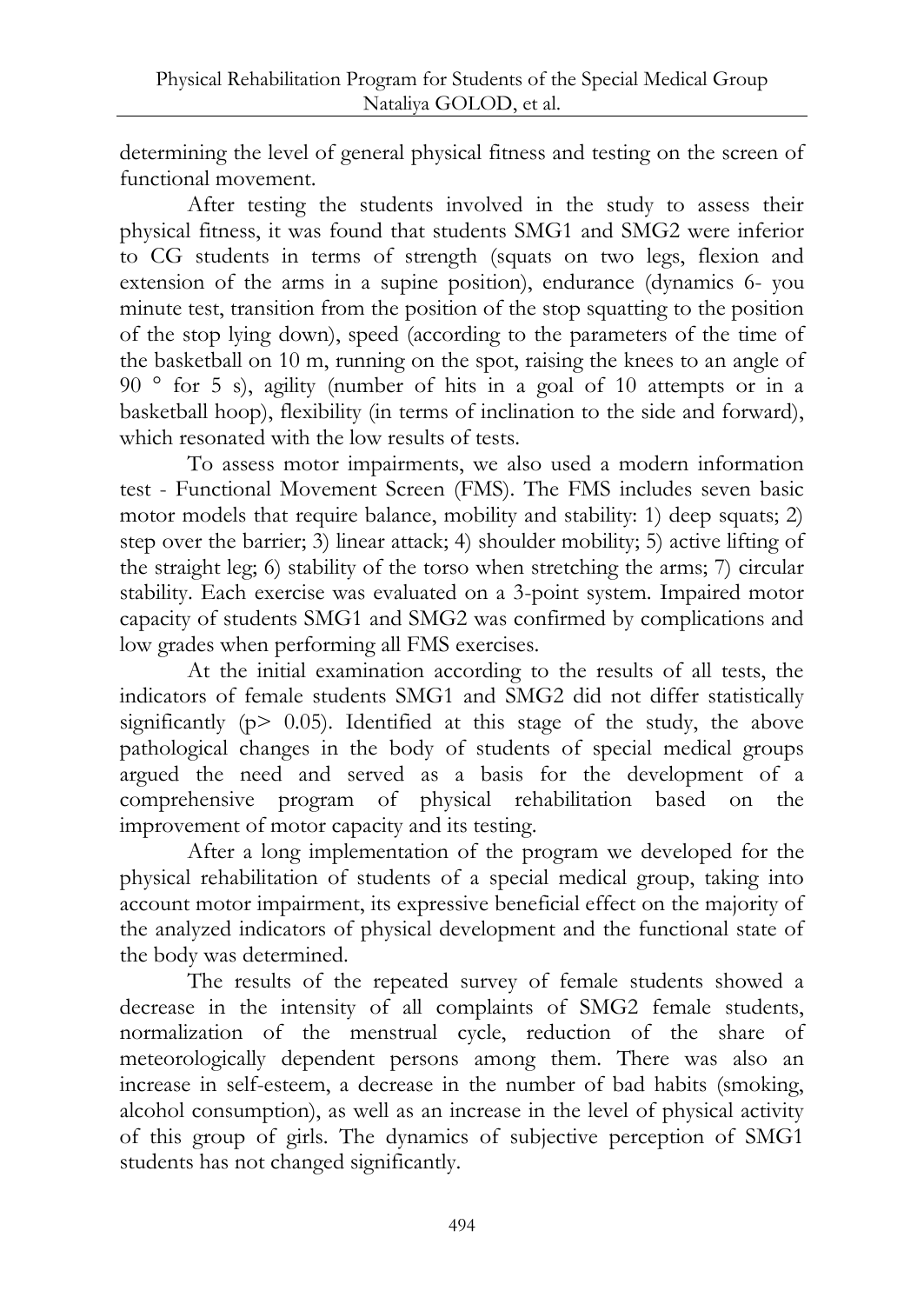| BRAIN. Broad Research in                 | March, 2022        |
|------------------------------------------|--------------------|
| Artificial Intelligence and Neuroscience | Volume 13, Issue 1 |

Analyzing the results of the survey of female students on the International Physical Activity Questionnaire (IPAQ) after the implementation of the rehabilitation program, we can conclude that the time that respondents spent on different types of physical activity increased only in SMG2 students. They also significantly exceeded the parameters of SMG1 in terms of energy expenditure on foot, performing intense physical activity and total weekly load ( $p \le 0.05$ ) (Table 2).

|                                                     | CG<br>$(n=24)$             |                          |                            | SMG1<br>$(n=24)$                     |                              | SMG2<br>$(n=24)$              |
|-----------------------------------------------------|----------------------------|--------------------------|----------------------------|--------------------------------------|------------------------------|-------------------------------|
| Energy<br>consumption                               | initial<br>examinati<br>on | final<br>examina<br>tion | initial<br>examinat<br>10n | final<br>examinati<br><sub>on</sub>  | before<br><b>FR</b>          | after FR                      |
| Footing, ME                                         | 554,41<br>±23,00           | $508,75 \pm$<br>54,31    | $404,25\pm$<br>96,12       | 429,00±5<br>9,42                     | 425,15±<br>63,25             | 585,75±<br>49,48<br>** ***    |
| To perform<br>loads of<br>moderate<br>intensity, ME | 360,00<br>±29,41           | $342,83\pm$<br>42,13     | 248,67±<br>69,47           | 254,67±6<br>8,10                     | $277,00 \pm$<br>65,15        | 310,00±<br>39,92              |
| To perform<br>high-intensity<br>loads, MET          | 911,97<br>±64,04           | 870,00±<br>83,60         | 580,00±<br>164,25          | 593,33±8<br>5,60<br>$\ast$           | 570,67±<br>72,98<br>$^\ast$  | 800,00±<br>51,64<br>$***$ *** |
| Total weekly<br>load, ME                            | $1826,38\pm$<br>183,14     | 1721,58<br>±115,52       | 1232,92<br>±190,84         | $1277,00 \pm$<br>123,40<br>$^{\ast}$ | 1272,82<br>±123,80<br>$\ast$ | 1695,75<br>±112,70<br>** ***  |

**Table 2.** *Dynamics of weekly energy consumption of SMG students after the implementation of the rehabilitation program*  $(M \pm m)$ 

Notes: \* - statistically significant difference in comparison with the value of the corresponding CG ( $p \leq 0.05$ );

\*\* - statistically significant difference compared to its value before the implementation of the program ( $p \leq 0.05$ );

\*\*\* - statistically significant difference compared to the value of the corresponding indicator SMG1 ( $p \le 0.05$ ).

When determining anthropometric indicators, it was revealed that during the final examination, SMG1 students did not show a pronounced change in weight, height, body mass index, chest circumference on exhalation and inspiration, waist and hips, the ratio of waist to hip circumference relative to the initial result. At the same time, statistically significant growth dynamics of the chest excursion rate (up to 6.6  $\pm$  0.21 cm) were determined for SMG2 students, which indicates an improvement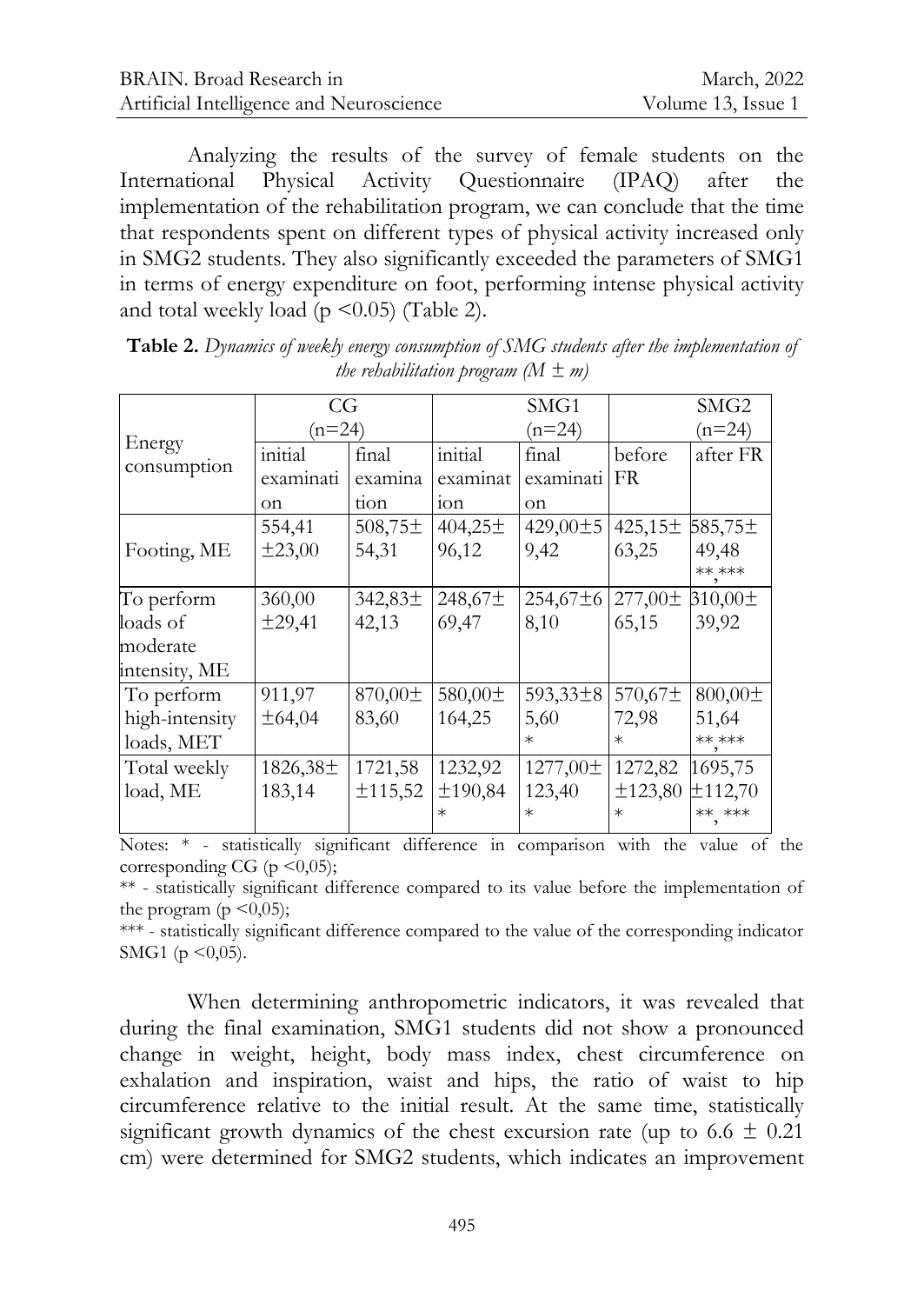in the respiratory function of the lungs and an increase in respiratory reserves in the representatives of this group.

During the post-dynamic dynamometry, a slight increase in back muscle strength was found in female SMG1 (up to  $48.67 \pm 3.29$  kg) and a marked increase in SMG2 girls (up to  $91.67 \pm 2.21$  kg) relative to initial index. 0.05). Accordingly, the index of class strength has changed. When measuring the strength of the wrist, it was found that it increased in SMG1 students, but increased statistically insignificantly ( $p > 0.05$ ). At the same time, SMG 2 students showed a marked increase in the strength of the right and left hands ( $p \le 0.05$ ). The hand strength index also increased statistically significantly only in girls SMG2 ( $p \le 0.05$ ).

The results of the re-examination showed a significant improvement in the functional parameters of the respiratory organs, blood circulation and the state of the autonomic nervous system of SMG2 students under the influence of the rehabilitation program compared to the initial examination.

Thus, the improvement of the functional reserves of the respiratory system was manifested in an increase in the duration of respiratory arrest on inspiration and exhalation (according to the results of the Stange (43.08  $\pm$ ) 2.83 s) and Gench tests (28.08  $\pm$  1.13 s)) statistically significant in girls SMG2 ( $p \le 0.05$ ). They also determined the normalization of respiratory rate at rest.

At repeated inspection improvement of ventilatory function by results of spirometry (increase in size of forced lung capacity (FLC) (95,00  $\pm$ 3,15%), FEV1 (97,17  $\pm$  3,14%)) is more expressed at SMG2 students in comparison with SMG1 ( $p \le 0$ , 05). The value of the modified index indicated the absence of obstructive changes in students of both groups. Confirmation of the improvement of the functional state of the respiratory organs were the results of the dynamics of the degree of oxygenation of arterial blood of SMG2 students (99.83  $\pm$  0.11%).

With positive results ahead of time, the dynamics of indicators of the heart-ship system are normalized: normalization of systolic blood pressure (SBP), diastolic blood pressure (DBP) heart rate in the presence of a representative of SMG2.

Normalization of the balance of the autonomic nervous system due to the reduction of sympathicotonia based on the samples with isometric load, orthostatic test.

The pathological deviations of the initial functional parameters, which adversely affected the ability to tolerate physical activity, as evidenced by the test at the initial examination, decreased at the second. The Rufier index for SMG1 students was rated "satisfactory", while for SMG2 girls it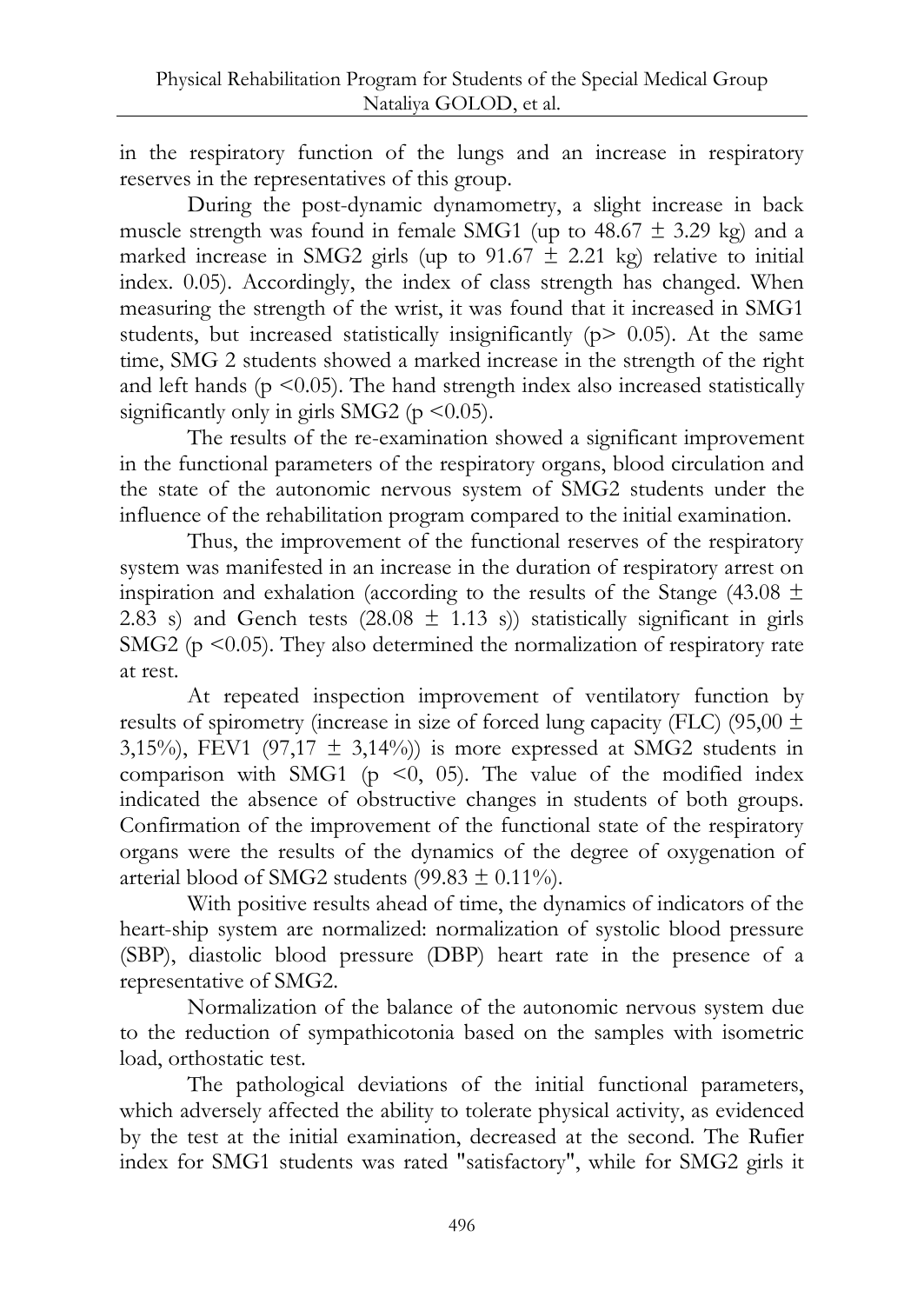reached "good". The structure of the evaluation of the results of the test has changed: in SMG2, compared to the initial survey, there were students with grades of "good" and "excellent", which was not found in SMG1.

Against the background of improving physical development, a decrease in signs of motor impairment was revealed. The indicators of physical fitness of SMG2 students have improved: strength and speed abilities, endurance, agility and flexibility. The introduction of a physical rehabilitation program for students of special medical groups caused a pronounced positive impact on the physical condition of girls, which was reflected in the results of all FMC exercises (Table 3) and the structure of their assessment more pronounced in SMG2 girls compared to SMG1 students ( $p \leq 0.05$ ).

|                                                              | CG<br>$(n=24)$             |                           | SMG1<br>$(n=24)$           |                              | SMG <sub>2</sub><br>$(n=24)$ |                                  |
|--------------------------------------------------------------|----------------------------|---------------------------|----------------------------|------------------------------|------------------------------|----------------------------------|
| Test, points                                                 | initial<br>exami<br>nation | final<br>exami<br>nation  | initial<br>exami<br>nation | final<br>exami<br>nation     | before<br><b>FR</b>          | after FR                         |
| No 1. «Deep squat»                                           | $2,71 \pm$                 | 2,58 <sup>±</sup>         | $1,58\pm$                  | $2,08\pm$                    | $1,08\pm$                    | 2,75 <sup>±</sup>                |
|                                                              | 0,09                       | 0,14                      | $0,30*$                    | 0,22                         | $0,32*$                      | $0.13******$                     |
| No 2. «Step over the                                         | 2,88±                      | 2,96 <sup>±</sup>         | 2,42 <sup>±</sup>          | 2,50 <sup>±</sup>            | $2,33\pm$                    | 2,92 <sup>±</sup>                |
| hurdle»                                                      | 0,07                       | 0,04                      | $0,14*$                    | $0,14*$                      | $0,18*$                      | $0,08******$                     |
| No 3. «Linear lunge»                                         | 2,92 <sup>±</sup>          | 2,83 <sup>±</sup>         | 2,25 <sup>±</sup>          | 2,42 <sup>±</sup>            | 2,25 <sup>±</sup>            | 2,92 <sup>±</sup>                |
|                                                              | 0,06                       | 0,08                      | $0,13*$                    | $0,14*$                      | $0,17*$                      | $0.08******$                     |
| $N_2$<br>«Shoulder<br>4.<br>mobility»                        | $3,00 \pm$<br>0,01         | 2,96 <sup>±</sup><br>0,04 | 2,83 <sup>±</sup><br>0,11  | $2,67\pm$<br>0,18            | 2,75 <sup>±</sup><br>0,17    | $3,00\pm$<br>0,01                |
| $N2$ 5. «Active lifting of                                   | 2,83 <sup>±</sup>          | 2,67 <sup>±</sup>         | $2,00\pm$                  | 2,17 <sup>±</sup>            | 2,17 <sup>±</sup>            | 2,83 <sup>±</sup>                |
| the straight leg»                                            | 0,08                       | 0,10                      | $0,20*$                    | $0,16*$                      | $0,23*$                      | $0,11******$                     |
| No 6. «Stability of the<br>body when stretching<br>the arms» | $2,71 \pm$<br>0,11         | 2,63 <sup>±</sup><br>0,10 | $1,50 \pm$<br>$0,19*$      | 1,92 <sup>±</sup><br>$0,14*$ | $1,83\pm$<br>$0,23*$         | 2,83 <sup>±</sup><br>$0,16*****$ |

**Table 3.** *Change of the screen of functional movement after implementation of the rehabilitation program, points (M ± m)*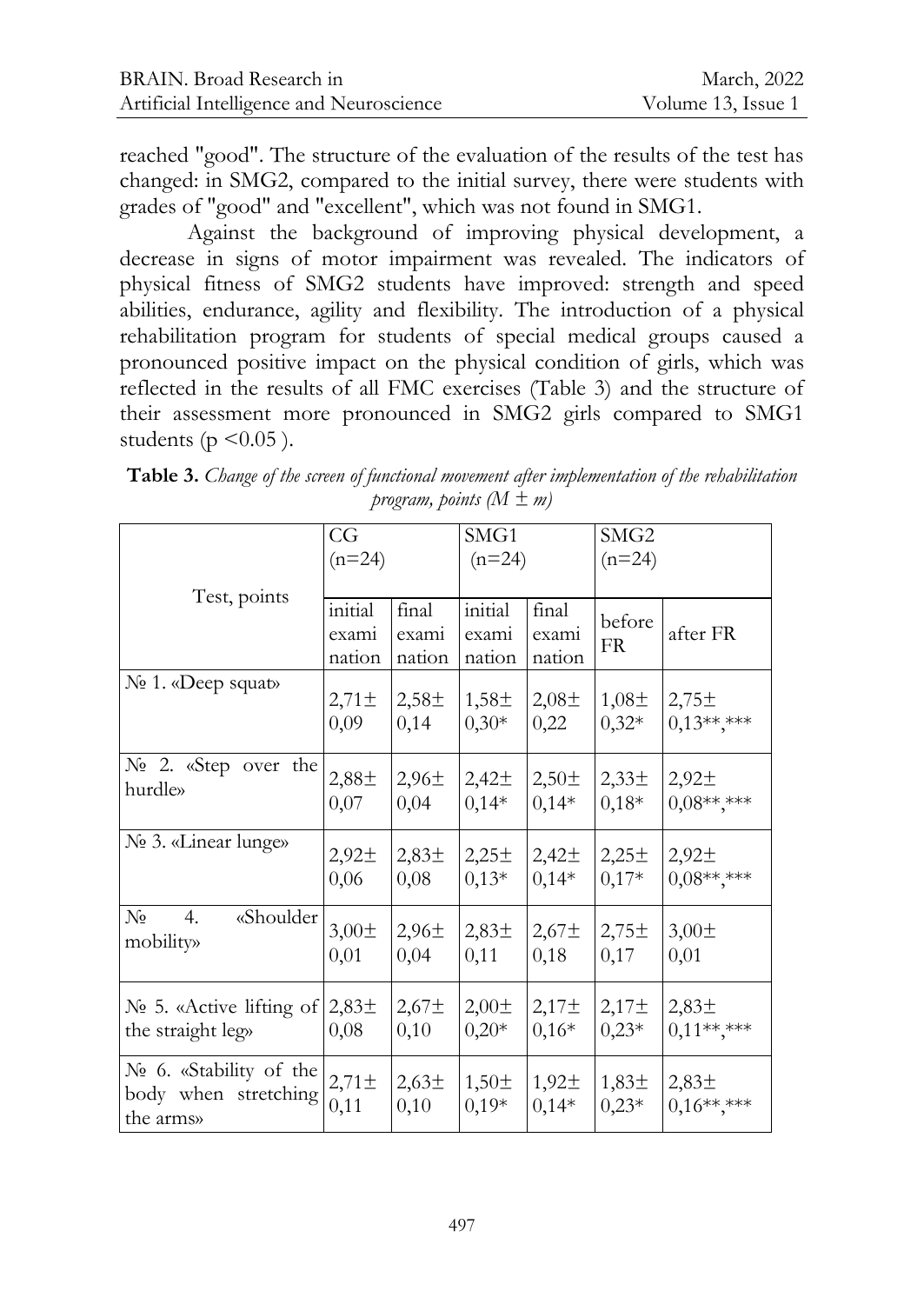| cular stability»<br>JNº.<br>11C | $\cup$ , $\cup$ . |  | ٠Λ.<br>L.<br>$v_{\bullet}v$ | $401^{-}$ | 2,8<br>$\theta$ | ١ŕ<br>XTI)<br>0 |  | $-$ | π₹<br>0<br>ზ<br>0 |
|---------------------------------|-------------------|--|-----------------------------|-----------|-----------------|-----------------|--|-----|-------------------|
|---------------------------------|-------------------|--|-----------------------------|-----------|-----------------|-----------------|--|-----|-------------------|

Notes: \* - statistically significant difference in comparison with the value of the corresponding CG ( $p \leq 0.05$ );

\*\* - statistically significant difference compared to its value before the implementation of the program ( $p \leq 0.05$ );

\*\*\* - statistically significant difference compared to the value of the corresponding indicator SMG1 ( $p \le 0.05$ )

## **Discussion**

The article presents a theoretical generalization and a new solution to the problem associated with the correction of motor disorders of SMG students and, as a consequence, improving the functioning of physiological systems of the body.

*For the first time*, the expediency of eliminating risk factors for chronic non-communicable diseases, the development of physical qualities and improving the physical fitness and functional state of the body of female students to eliminate motor impairments; the degree of motor impairment of students of basic and special medical groups was determined with the use of the Functional Movement Screen testing program; the expediency of including in the program of physical rehabilitation of students modification of their lifestyle, fitness yoga, functional and aerobic trainings (healthimproving gait, jogging, swimming, health-improving aerobics), massage is substantiated; proved the effectiveness of the developed set of rehabilitation measures to reduce the number of risk factors for chronic diseases, reduce the degree of motor impairment, improve physical development, functional and physical fitness of SMG students. *Improved* information on physical development, functional status and physical fitness of students of special medical and basic groups. *Acquired further development* of knowledge about the methods of physical rehabilitation of SMG students, including by finding a new approach to assessing their physical condition.

*The practical significance* of the study is determined by the creation of a rehabilitation program for students of special medical group, the use of which allows to reduce the level of physical development, as well as physical and functional fitness of students to reduce risk factors for chronic noncommunicable diseases, improve the functioning of physiological systems. The program can be the basis for effective correctional work among SMG students. At the same time, it can be used in the practice of physical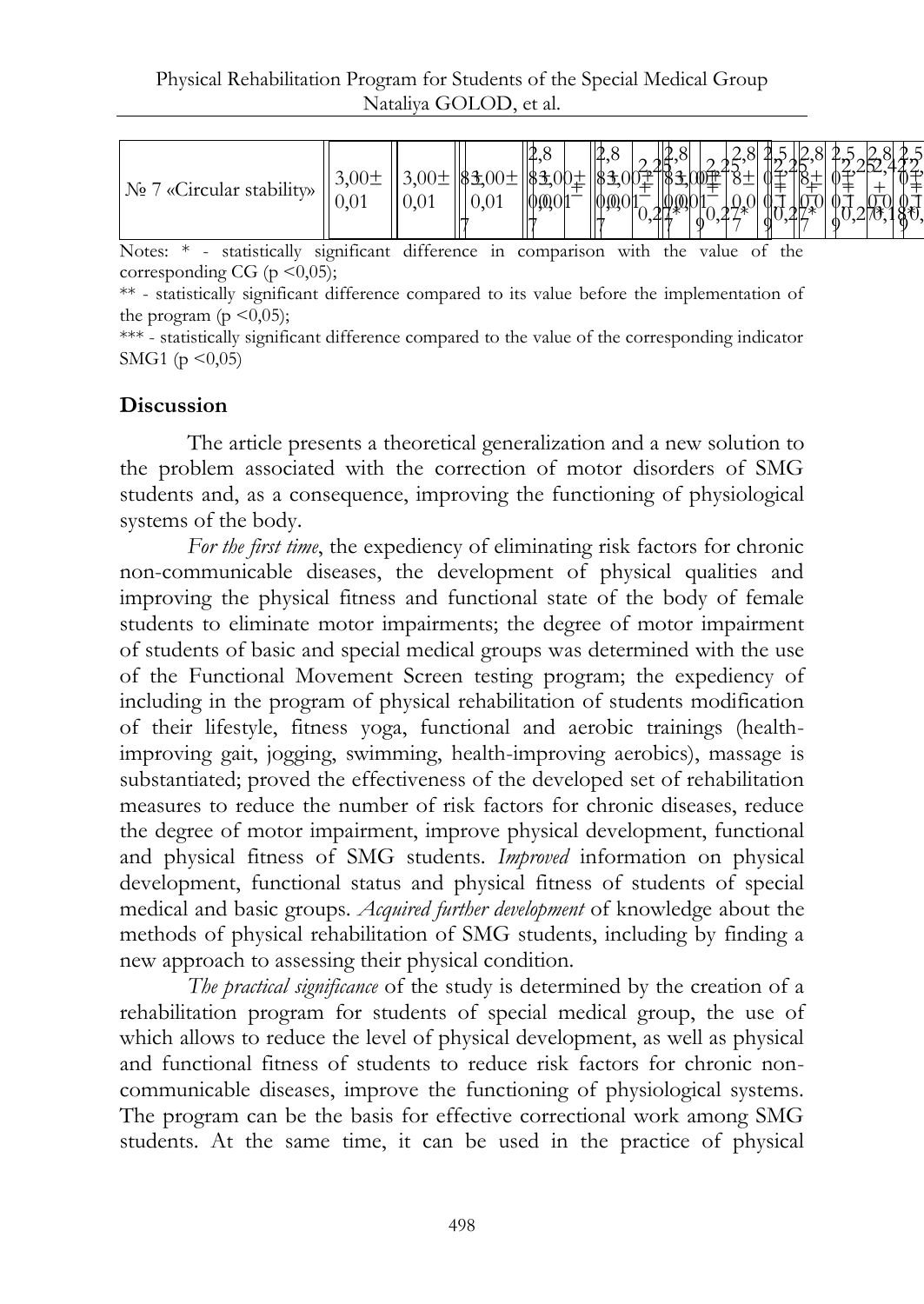rehabilitation specialists, physical education teachers, trainers of secondary schools, rehabilitation institutions and health centers.

Such that **confirm** the results of previous studies are: the state of health of students of special medical groups remains an urgent problem of modern medicine (Apanasenko, 2007) and physical rehabilitation (Platonov, 2006; Dubogai, Tsos, & Evtushok, 2013; Koryagin, & Blavt, 2013); the problem of finding a unified approach to physical education classes for students of special medical groups remains extremely relevant in medical, pedagogical and rehabilitation practice and requires further understanding, study, scientific and experimental justification (Chaban, 2002; Vrzhesnevskyy, 2006; Malakhova, 2011; Blavt, 2013).

The need to use modern technologies of physical education and physical rehabilitation, adapted to the interests and needs of modern youth (Ivanochko, 2011; Buleychenko, Sheremet, & Yanchenko, 2013; Vilyanskyy, Chernihiv, & Prykhodko, 2013; Grokhova, 2013; Bodnar, 2014; Andriychuk, 2015; Goloviychuk, 2015); it is advisable to use physical rehabilitation to correct health impaipments of students of special medical groups (Moseychuk, 2007; Repnevska, 2009).

Complementing the results of previous studies are: the importance of the problem of low interest of students in leading a healthy lifestyle and the spread of risk factors among them (Galizdra, 2004; Levandovskyi, 2006; Omelchenko, 2011; Bodnar, 2014); data on the causes and progression of health impairments of students of special medical groups (Levandovskyi, 2006; Makarova, & Bashkin, 2012); about disturbances of physical development, functional and physical readiness of students of special medical groups (Ivanochko, 2011; Goloviychuk, 2013; Dotsenko, 2013); about the favorable effect of physical rehabilitation measures on physical development, functional, physical fitness of students of special medical groups (Olkhovyk, 2011; Onyshchuk, 2011; Bochkova, 2013).

The following data are **completely new**: for the first time in the contingent of SMG students it was found that low risk of physical activity, eating disorders, bad habits are the risk factors for the emergence of CHD; for the first time the degree of motor impaipments of students of basic and special medical groups was determined with the use of the Functional Movement Screen testing program; for the first time the differences in the complexes of indicators of motor capacity, functional and physical fitness of students of the special medical group in comparison with similar indicators of students of the main medical group were clarified; the expediency of elimination of risk factors for chronic non-communicable diseases, development of physical qualities and improvement of physical fitness and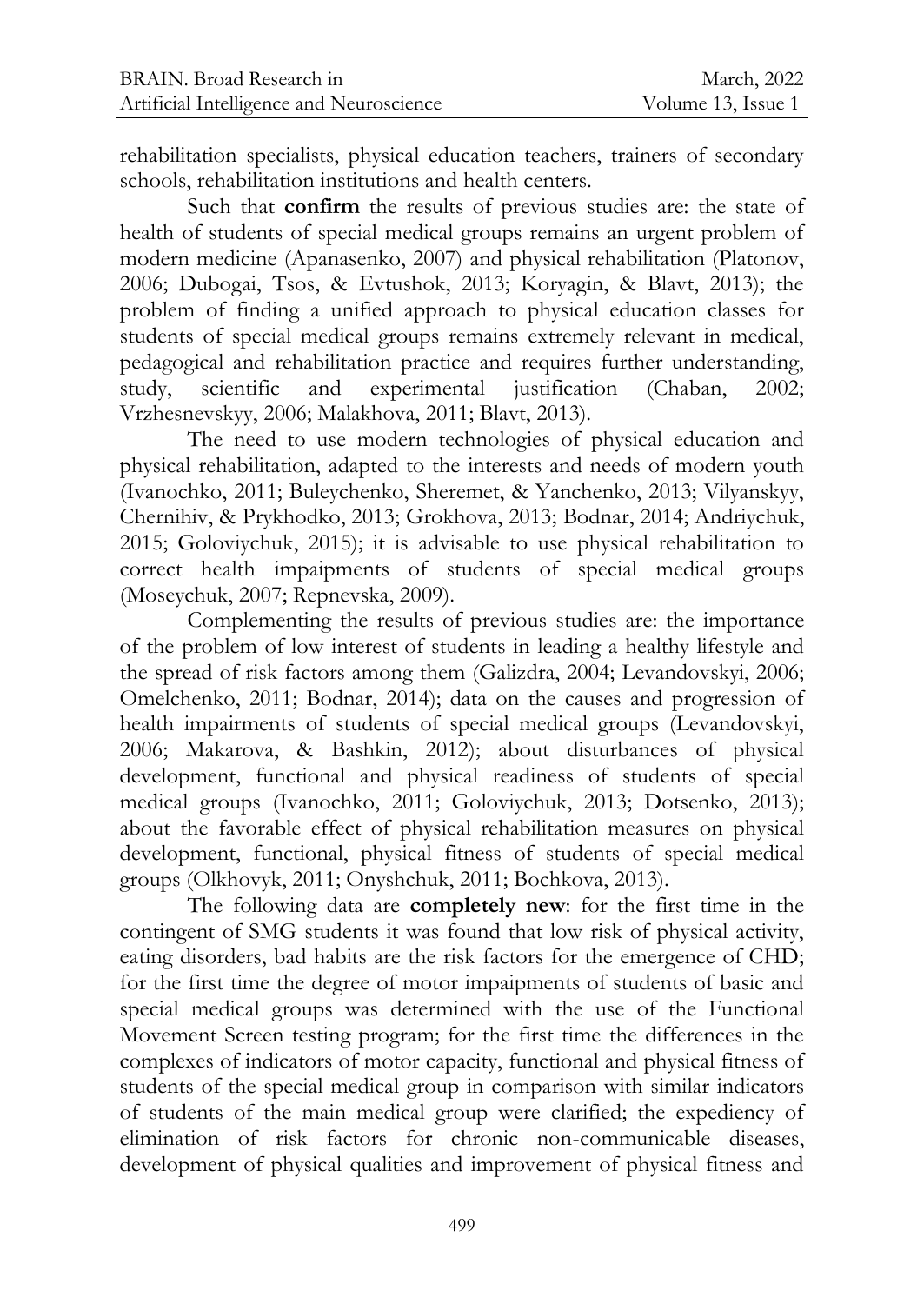functional condition of internal organs of SMG students for elimination of motor impairments is substantiated; the expediency of including in the program of physical rehabilitation of students modification of their lifestyle, fitness yoga, functional training, aerobic training (health walking, jogging, swimming, health aerobics), massage is substantiated.

## **Conclusions**

The state of health of young people, in particular students, is an urgent problem and an important task of national importance, as it determines the gene pool of the nation, the future of the country, the economic and scientific potential of Ukraine. However, in recent years there has been deterioration in the general health of the population, which is reflected in an increase in the number of students who study in special medical groups.

Most of the existing programs of physical rehabilitation of SMG students are aimed only at certain groups of students depending on the type of disease, which reduces the effectiveness of classes for other students and complicates the work of the teacher. Therefore, it is important to create a rehabilitation program that will not only be able to cover students with various nosological forms, but also has a preventive effect on risk factors for CHD as an acute demographic problem.

The lifestyle of female students of the special medical group is characterized by the presence of modified risk factors for CHD: bad habits, low physical activity, malnutrition. Female students showed subjective signs of cardiac, hyperventilation, dyspeptic, cephalic, neuroendocrine, polyarthralgic, astheno-neurotic syndromes. The level of weekly energy consumption of SMG students was  $1272.82 \pm 123.80$  MET, and healthy students - 1826.38  $\pm$  183.14 MET (p <0.05). Also lower were the average values of chest girth on inhalation and exhalation, chest excursion ( $p \le 0.05$ ). Examination of the functional state of the respiratory system showed a decrease in the parameters of the Stange test, FEV1 (83.56  $\pm$  3.39%) and forced vital capacity of the lungs  $(82.90 \pm 3.45\%)$  of SMG students compared with control analogues  $(p<0.05)$ . The consequence of the violation of external respiration was a decrease in the degree of oxygenation of arterial blood of SMG students (94.3  $\pm$  0.27%). When conducting tests to establish the functional state of the autonomic nervous system (orthostatic, with isometric load) in SMG students found a violation of the balance of its parts in the direction of sympathicotonia. Impaired motor capacity of students of the special medical group was manifested in reduced  $(p<0.05$ relative to students of the main medical group) parameters of strength,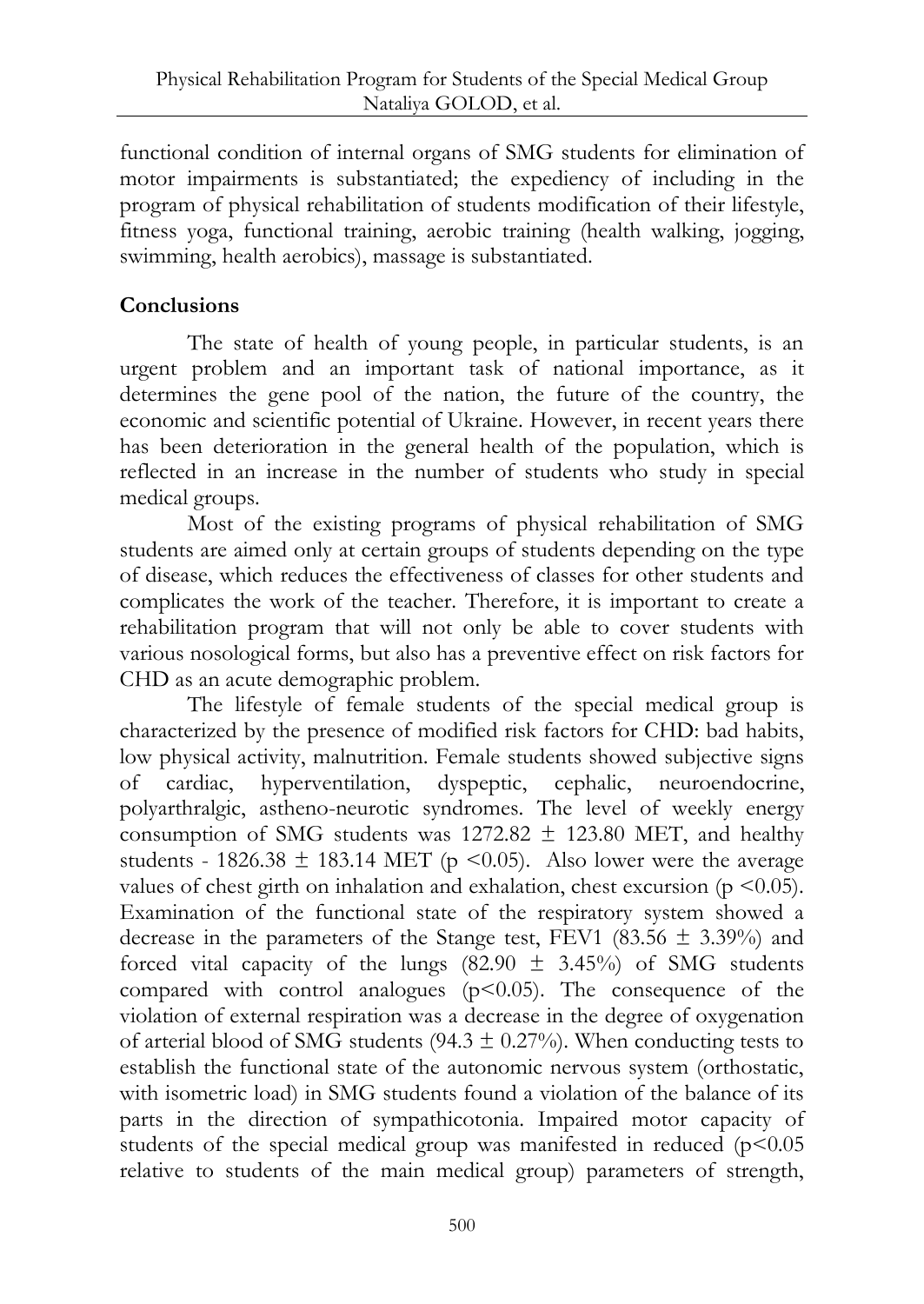flexibility, endurance, agility, speed, which echoed the low results of the test. It is also confirmed by complications and low scores when performing all FMC exercises.

The developed rehabilitation program for students of the special medical group included lifestyle modification, kinesitherapy (with the use of fitness yoga, functional training, aerobic training (swimming, fitness, jogging, health aerobics), massage, was aimed at differentiated correction reducing the impact of modified risk factors for CHD, improving the functioning of the cardiovascular, respiratory and autonomic nervous systems. The program is adapted for use in physical education classes in special medical groups of universities. The complex nature of the applied means and methods of physical rehabilitation is associated with the simultaneous impact on various functional systems of the body and on the three components of the human essence - physical, mental and social.

After the implementation of the developed program of physical rehabilitation for female students, a decrease in the number and intensity of modified risk factors for CHD due to increased physical activity, reduction of bad habits was determined; reducing the number of complaints. The level of weekly energy consumption increased (1695.75  $\pm$  112.70 MET, p <0.05). It was found that statistically significant dynamics of growth of the chest excursion index  $(6.6 \pm 0.21 \text{ cm})$  was determined in SMG students. Dynamometry showed an increase in the strength of the muscles of the back, right and left hands ( $p \le 0.05$ ). The improvement of the ventilatory function of the respiratory system was manifested in a significant increase in the duration of respiratory arrest on inhalation and exhalation (according to the results of the tests); increases in the parameters of forced vital capacity of the lungs (95.00  $\pm$  3.15%) and FEV1 (97.17  $\pm$  3.14) (p <0.05); improving the degree of oxygenation of arterial blood (99.83  $\pm$  0.11%) (p <0.05). The balance of the autonomic nervous system was normalized due to the reduction of sympathicotonia according to the results of the calculation of the test with isometric load, orthostatic test ( $p \le 0.05$ ).

As a result of the developed rehabilitation program, the ability to tolerate physical activity has improved, as evidenced by the test. The index reached "good" (p  $\leq$ 0.05). The structure of evaluation of test results has changed: in comparison with the initial examination, students with evaluation "good" and "excellent" were found. Reduction of motor impairments was revealed: significant relative to the initial examination (p<0.05) improvement of students' physical fitness: strength, endurance, speed, agility, flexibility. Such dynamics was reflected in the results of all FMC exercises and in the structure of their evaluation. The positive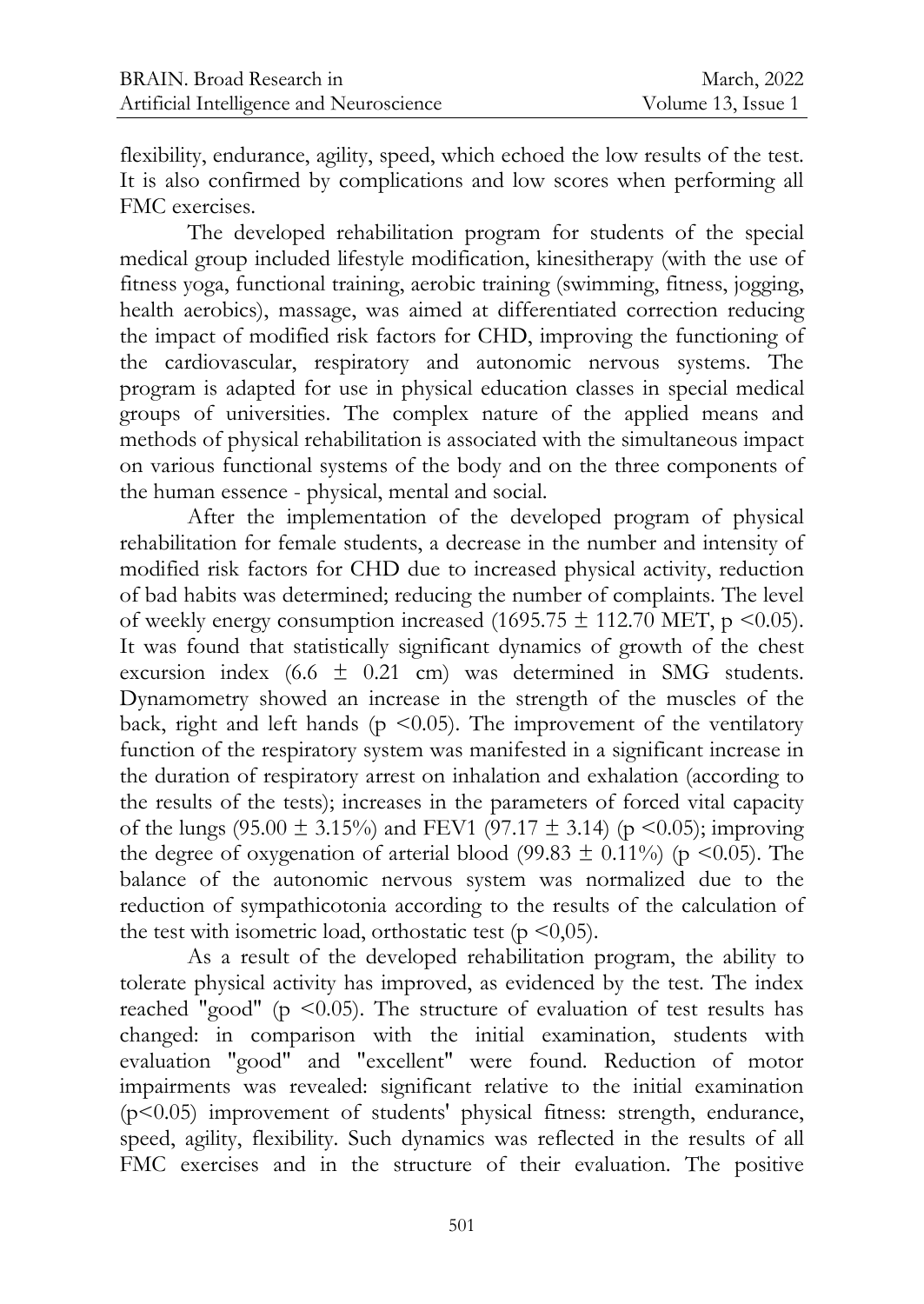dynamics of the state of health of students who were engaged in a typical program of physical education in special medical groups was not noted.

Studies on the effectiveness of the program of physical rehabilitation of female students, taking into account motor impairments, tested on a sufficient number of female students of the special medical group, have confirmed data and can serve as a basis for practical implementation of this program.

We see prospects for further research in the development of a program of physical rehabilitation of young students studying in a special medical group, taking into account motor impairments.

### **References**

- Amunts, K., Armstrong, E., Malikovic, A., Hömke, L., Mohlberg, H., Schleicher, A., Zilles, K. (2007). Gender-specific left-right asymmetries in human visual cortex. *Journal of Neuroscience*, 2(6), 1356-1364. <https://www.jneurosci.org/content/27/6/1356>
- Andriychuk, O. Ya. (2015). Kilkisnyy sklad spetsialnykh medychnykh hrup zalezhno vid roku navchannya ta spetsialnosti (sered studentiv-medykiv) [Quantitative composition of special medical groups depending on the year of study and specialty (among medical students)]. *Fizychne vykhovannya, sport i kultura zdorovya u suchasnomu suspilstvi* [Physical Education, Sport and Health Culture in Modern Societyl, 1(29), 67-74. [http://nbuv.gov.ua/UJRN/Fvs\\_2015\\_1\\_17](http://nbuv.gov.ua/UJRN/Fvs_2015_1_17)

Apanasenko, H. L. (2007). *Knyha o zdorove* [A book on health]. Medknyha. [http://www.irbis-nbuv.gov.ua/cgi](http://www.irbis-nbuv.gov.ua/cgi-bin/irbis_nbuv/cgiirbis_64.exe?Z21ID=&I21DBN=EC&P21DBN=EC&S21STN=1&S21REF=10&S21FMT=fullwebr&C21COM=S&S21CNR=20&S21P01=0&S21P02=0&S21P03=A=&S21COLORTERMS=1&S21STR=%D0%90%D0%BF%D0%B0%D0%BD%D0%B0%D1%81%D0%B5%D0%BD%D0%BA%D0%BE%20%D0%93$)[bin/irbis\\_nbuv/cgiirbis\\_64.exe?Z21ID=&I21DBN=EC&P21DBN=EC&](http://www.irbis-nbuv.gov.ua/cgi-bin/irbis_nbuv/cgiirbis_64.exe?Z21ID=&I21DBN=EC&P21DBN=EC&S21STN=1&S21REF=10&S21FMT=fullwebr&C21COM=S&S21CNR=20&S21P01=0&S21P02=0&S21P03=A=&S21COLORTERMS=1&S21STR=%D0%90%D0%BF%D0%B0%D0%BD%D0%B0%D1%81%D0%B5%D0%BD%D0%BA%D0%BE%20%D0%93$) [S21STN=1&S21REF=10&S21FMT=fullwebr&C21COM=S&S21CNR=2](http://www.irbis-nbuv.gov.ua/cgi-bin/irbis_nbuv/cgiirbis_64.exe?Z21ID=&I21DBN=EC&P21DBN=EC&S21STN=1&S21REF=10&S21FMT=fullwebr&C21COM=S&S21CNR=20&S21P01=0&S21P02=0&S21P03=A=&S21COLORTERMS=1&S21STR=%D0%90%D0%BF%D0%B0%D0%BD%D0%B0%D1%81%D0%B5%D0%BD%D0%BA%D0%BE%20%D0%93$) [0&S21P01=0&S21P02=0&S21P03=A=&S21COLORTERMS=1&S21ST](http://www.irbis-nbuv.gov.ua/cgi-bin/irbis_nbuv/cgiirbis_64.exe?Z21ID=&I21DBN=EC&P21DBN=EC&S21STN=1&S21REF=10&S21FMT=fullwebr&C21COM=S&S21CNR=20&S21P01=0&S21P02=0&S21P03=A=&S21COLORTERMS=1&S21STR=%D0%90%D0%BF%D0%B0%D0%BD%D0%B0%D1%81%D0%B5%D0%BD%D0%BA%D0%BE%20%D0%93$) [R=%D0%90%D0%BF%D0%B0%D0%BD%D0%B0%D1%81%D0%B5](http://www.irbis-nbuv.gov.ua/cgi-bin/irbis_nbuv/cgiirbis_64.exe?Z21ID=&I21DBN=EC&P21DBN=EC&S21STN=1&S21REF=10&S21FMT=fullwebr&C21COM=S&S21CNR=20&S21P01=0&S21P02=0&S21P03=A=&S21COLORTERMS=1&S21STR=%D0%90%D0%BF%D0%B0%D0%BD%D0%B0%D1%81%D0%B5%D0%BD%D0%BA%D0%BE%20%D0%93$) [%D0%BD%D0%BA%D0%BE%20%D0%93\\$](http://www.irbis-nbuv.gov.ua/cgi-bin/irbis_nbuv/cgiirbis_64.exe?Z21ID=&I21DBN=EC&P21DBN=EC&S21STN=1&S21REF=10&S21FMT=fullwebr&C21COM=S&S21CNR=20&S21P01=0&S21P02=0&S21P03=A=&S21COLORTERMS=1&S21STR=%D0%90%D0%BF%D0%B0%D0%BD%D0%B0%D1%81%D0%B5%D0%BD%D0%BA%D0%BE%20%D0%93$)

- Ardila, A., Rosselli, M., Matute, E., & Inozemtseva, O. (2011). Gender differences in cognitive development. *Developmental Psychology, 47*, 984–990. doi:10.1037/A0023819
- Bakhmat, N., Maksymchuk, B., Voloshyna, O., Kuzmenko, V., Matviichuk, T., Kovalchuk, A., Maksymchuk, I. (2019). Designing cloud-oriented university environment in teacher training of future physical education teachers. *Journal of Physical Education and Sport*, *19 (4)*, 1323-1332. <http://efsupit.ro/images/stories/august2019/Art%20192.pdf>
- Behas, L., Maksymchuk, B., Babii, I., Tsymbal-Slatvinska, S., Golub, N., Golub, V., Maksymchuk, I. (2019). The influence of tempo rhythmic organization of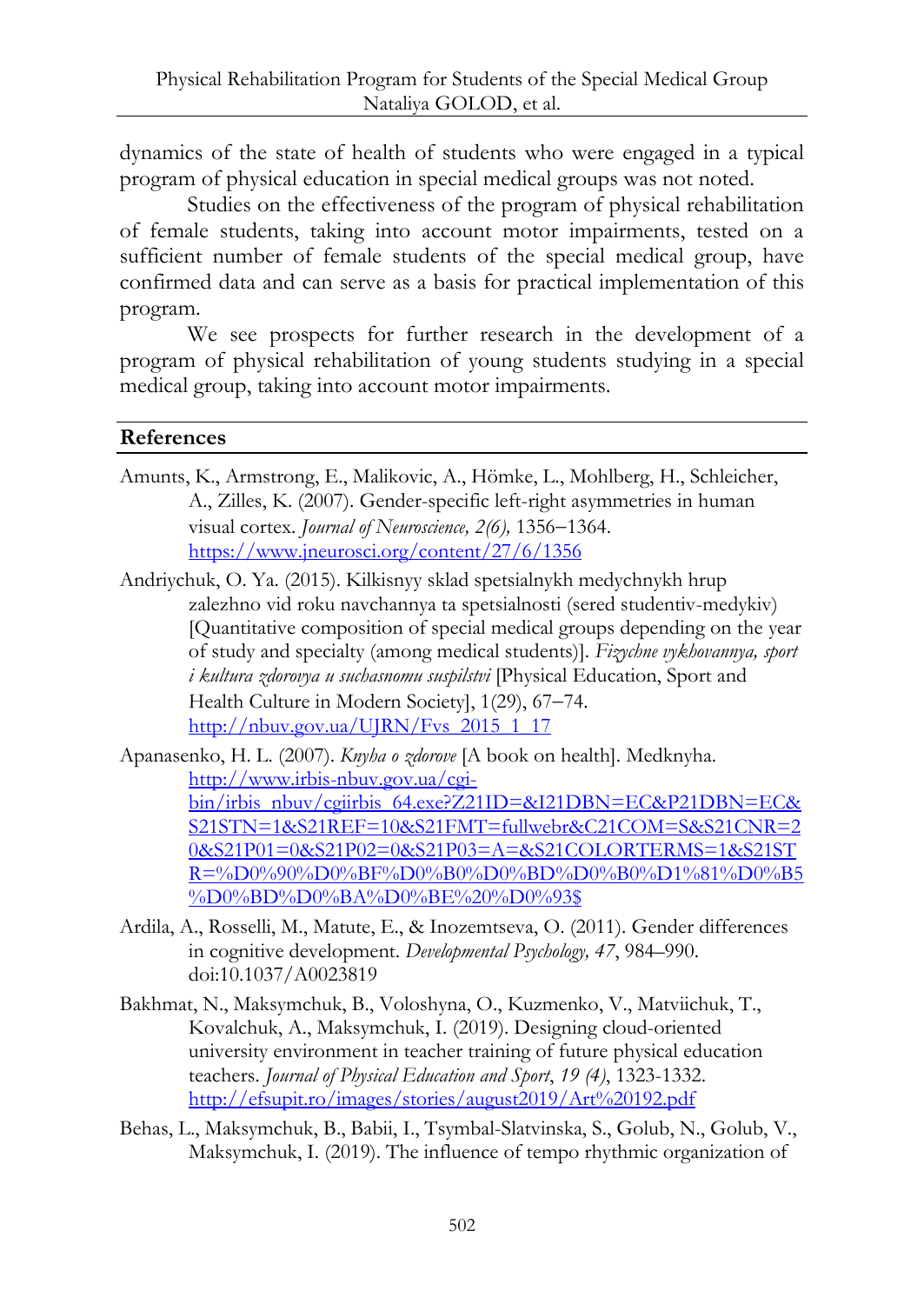speech during gaming and theatrical activities on correction of stammering in children. *Journal of Physical Education and Sport*, *19 (4)*, 1333-1340. <http://efsupit.ro/images/stories/august2019/Art%20193.pdf>

- Bezliudnyi, O., Kravchenko, O., Maksymchuk, B., Mishchenko, M., Maksymchuk, I. (2019). Psycho-correction of burnout syndrome in sports educators. *Journal of Physical Education and Sport, 19*(3), 1585-1590. <http://efsupit.ro/images/stories/septembrie2019/Art%20230.pdf>
- Blavt, O. Z. (2013). Suchasnyy stan systemy testuvannya u fizychnomu vykhovanni spetsialʹnykh medychnykh hrup *VNZ* [The current state of the testing system in the physical education of special medical groups of universities]. *Scientific Journal of M. P. Dragomanov National University. Series 15: Scientific and Pedagogical Problems of Physical Culture (Physical Culture and Sports)*, *4*(29), 107– 113.
- Bochkova, N. L. (2013). Parametry fizkulturno-ozdorovchykh zanyat yak faktor korektsiyi funktsionalnoho stanu studentiv z arterialnoyu hipertenziyeyu [Parameters of physical culture and health classes as a factor in the correction of the functional state of students with hypertension]. *Scientific Journal of M. P. Dragomanov National University. Series 15: Scientific and Pedagogical Problems of Physical Culture (Physical Culture and Sports)*, *4*(29), 139–143.<https://intellect.kpi.ua/profile/bnl/publications>
- Bodnar, I. (2014). Porivnyalna kharakterystyka skarh na zdorovya u shkolyariv riznykh medychnykh hrup [Comparative characteristics of health complaints in schoolchildren of different medical groups]. *Young Sports Science of Ukraine*, 18(3), 16–22. <http://repository.ldufk.edu.ua/handle/34606048/157>
- Buleychenko, O. V., Sheremet, O. L., & Yanchenko, I. M. (2013). Vplyv sportyvnoho oriyentuvannya na psykhoemotsiynyy stan studentiv spetsialnykh medychnykh hrup [Influence of sports orientation on the psycho-emotional state of students of special medical groups]. *Scientific Journal of M. P. Dragomanov National University. Series 15: Scientific and Pedagogical Problems of Physical Culture (Physical Culture and Sports), 4*(29),  $147 - 151.$
- Caplan, B. (1982). Neuropsychology in rehabilitation: Its role in evaluation and intervention. *Archives of Physical Medicine & Rehabilitation, 63*, 362–366. <https://europepmc.org/article/med/7052012>
- Chaban, I. P. (2002). Kompleksnyy pidkhid v rozrobtsi novykh tekhnolohiy prohramuvannya zanyat fizychnoho vykhovannya iz studentamy spetsialnoho medychnoho viddilennya [Complex approach in the development of new technologies for programming physical education classes with students of the special medical department]. *Pedagogy, Psychology*  and Medical Biological Problems of Physical Education and Sports, 16, 3-10.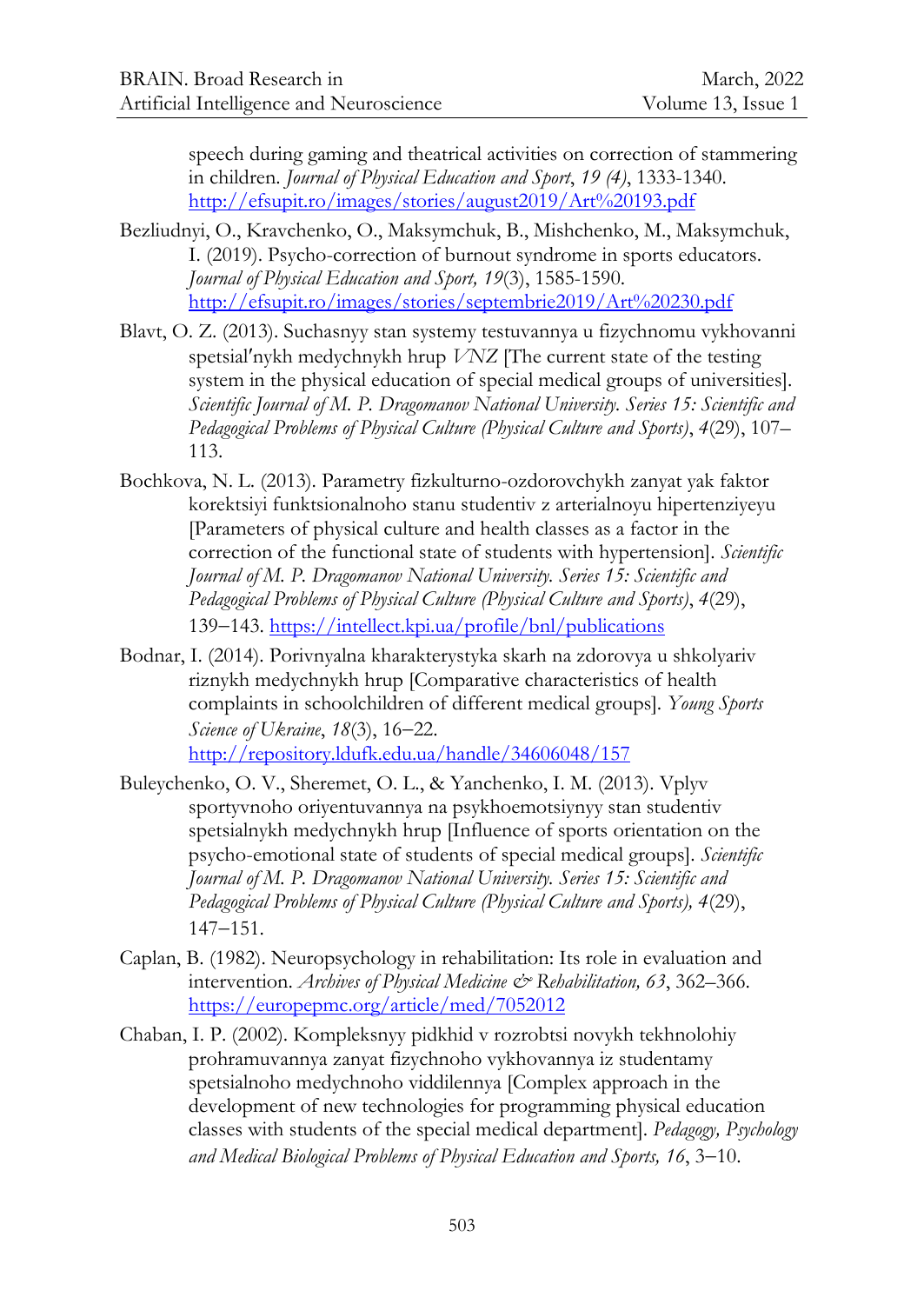[http://www.irbis-](http://www.irbis-nbuv.gov.ua/cgibin/irbis_nbuv/cgiirbis_64.exe?Z21ID=&I21DBN=REF&P21DBN=REF&S21STN=1&S21REF=10&S21FMT=fullwebr&C21COM=S&S21CNR=20&S21P01=0&S21P02=0&S21P03=A=&S21COLORTERMS=1&S21STR=%D0%A7%D0%B0%D0%B1%D0%B0%D0%BD%20%D0%86$)

[nbuv.gov.ua/cgibin/irbis\\_nbuv/cgiirbis\\_64.exe?Z21ID=&I21DBN=REF](http://www.irbis-nbuv.gov.ua/cgibin/irbis_nbuv/cgiirbis_64.exe?Z21ID=&I21DBN=REF&P21DBN=REF&S21STN=1&S21REF=10&S21FMT=fullwebr&C21COM=S&S21CNR=20&S21P01=0&S21P02=0&S21P03=A=&S21COLORTERMS=1&S21STR=%D0%A7%D0%B0%D0%B1%D0%B0%D0%BD%20%D0%86$) [&P21DBN=REF&S21STN=1&S21REF=10&S21FMT=fullwebr&C21C](http://www.irbis-nbuv.gov.ua/cgibin/irbis_nbuv/cgiirbis_64.exe?Z21ID=&I21DBN=REF&P21DBN=REF&S21STN=1&S21REF=10&S21FMT=fullwebr&C21COM=S&S21CNR=20&S21P01=0&S21P02=0&S21P03=A=&S21COLORTERMS=1&S21STR=%D0%A7%D0%B0%D0%B1%D0%B0%D0%BD%20%D0%86$) [OM=S&S21CNR=20&S21P01=0&S21P02=0&S21P03=A=&S21COLO](http://www.irbis-nbuv.gov.ua/cgibin/irbis_nbuv/cgiirbis_64.exe?Z21ID=&I21DBN=REF&P21DBN=REF&S21STN=1&S21REF=10&S21FMT=fullwebr&C21COM=S&S21CNR=20&S21P01=0&S21P02=0&S21P03=A=&S21COLORTERMS=1&S21STR=%D0%A7%D0%B0%D0%B1%D0%B0%D0%BD%20%D0%86$) [RTERMS=1&S21STR=%D0%A7%D0%B0%D0%B1%D0%B0%D0%B](http://www.irbis-nbuv.gov.ua/cgibin/irbis_nbuv/cgiirbis_64.exe?Z21ID=&I21DBN=REF&P21DBN=REF&S21STN=1&S21REF=10&S21FMT=fullwebr&C21COM=S&S21CNR=20&S21P01=0&S21P02=0&S21P03=A=&S21COLORTERMS=1&S21STR=%D0%A7%D0%B0%D0%B1%D0%B0%D0%BD%20%D0%86$) [D%20%D0%86\\$](http://www.irbis-nbuv.gov.ua/cgibin/irbis_nbuv/cgiirbis_64.exe?Z21ID=&I21DBN=REF&P21DBN=REF&S21STN=1&S21REF=10&S21FMT=fullwebr&C21COM=S&S21CNR=20&S21P01=0&S21P02=0&S21P03=A=&S21COLORTERMS=1&S21STR=%D0%A7%D0%B0%D0%B1%D0%B0%D0%BD%20%D0%86$)

- D'Agata, F., Peila, E., Cicerale, A, Caglio, M. M., Caroppo, P., Vighetti S., Piedimonte, A., Minuto, A., Campagnoli, M., Salatino, Molo, M. T., Mortara, P., Pinessi, L., & Massazza, G. (2016). Cognitive and neurophysiological effects of non-invasive brain stimulation in stroke patients after motor rehabilitation. *Frontiers in Behavioral Neuroscience, 10*, 111. <https://doi.org/10.3389/fnbeh.2016.00135>
- Davydenko, N. V. (2006). Dynamika osoblyvostey kharchuvannya ta sertsevosudynni zakhvoryuvannya (15-richne doslidzhennya) [Dynamics of nutrition and cardiovascular disease (15-year study)]. *Problemy kharchuvannya* [Problems of Nutrition], *6*. [http://www.medved.kiev.ua/arh\\_nutr/art\\_2006/n06\\_3\\_3.htm.](http://www.medved.kiev.ua/arh_nutr/art_2006/n06_3_3.htm)
- Diac, M., Oprea, R., Iov, T., Damian, S-I., Knieling, A., & Bulgaru Iliescu, A. (2020). Finite Elements Models of the Head in Craniocerebral Trauma – Review. *BRAIN. Broad Research in Artificial Intelligence and Neuroscience, 11*(1Sup1), 08-21.<http://dx.doi.org/10.18662/brain/11.1Sup1/25>
- Dotsenko, O. M. (2013). Vzayemozvyazok parametriv fizychnoho rozvytku, fizychnoyi pidhotovlenosti i koordynatsiynykh zdibnostey u studentok spetsial'noyi medychnoyi i osnovnoyi hrup [The relationship between the parameters of physical development, physical fitness and coordination skills in students of special medical and basic groups]. *Scientific Journal of M. P. Dragomanov National University. Series 15: Scientific and Pedagogical Problems of Physical Culture (Physical Culture and Sports)*, 4(29), 325–330. <http://eadnurt.diit.edu.ua/jspui/handle/123456789/1821>
- Dubogai, O. D., Tsos, A. V., & Evtushok, M. V. (2012). *Metodyka fizychnoho vykhovannya studentiv spetsialnoyi medychnoyi hrupy: navchalnyy posibnyk dlya studentiv vyshchoho navchalnoho zakladu* [Methodology of physical education of students of a special medical group: a textbook for students of a higher educational institution]. Lutsk: Eastern European National University named after Lesya.

<http://esnuir.eenu.edu.ua/bitstream/123456789/1619/1/posibnyk.pdf>

- Dudnyk, S. (2014). Chomu i yak khvoriyut ukrayintsi? [Why and how do Ukrainians get sick?]. *Vashe zdorovya* [Your Health], *42-43*. [http://www.vz.kiev.ua/chomu-i-yak-xvoriyut-](http://www.vz.kiev.ua/chomu-i-yak-xvoriyut-ukraїnci/)ukraїnci/
- Galizdra, A. A. (2004). Kharakterystyka faktoriv, shcho vplyvayut na zdorovya studentiv vyshchykh navchalʹnykh zakladiv [Characteristics of factors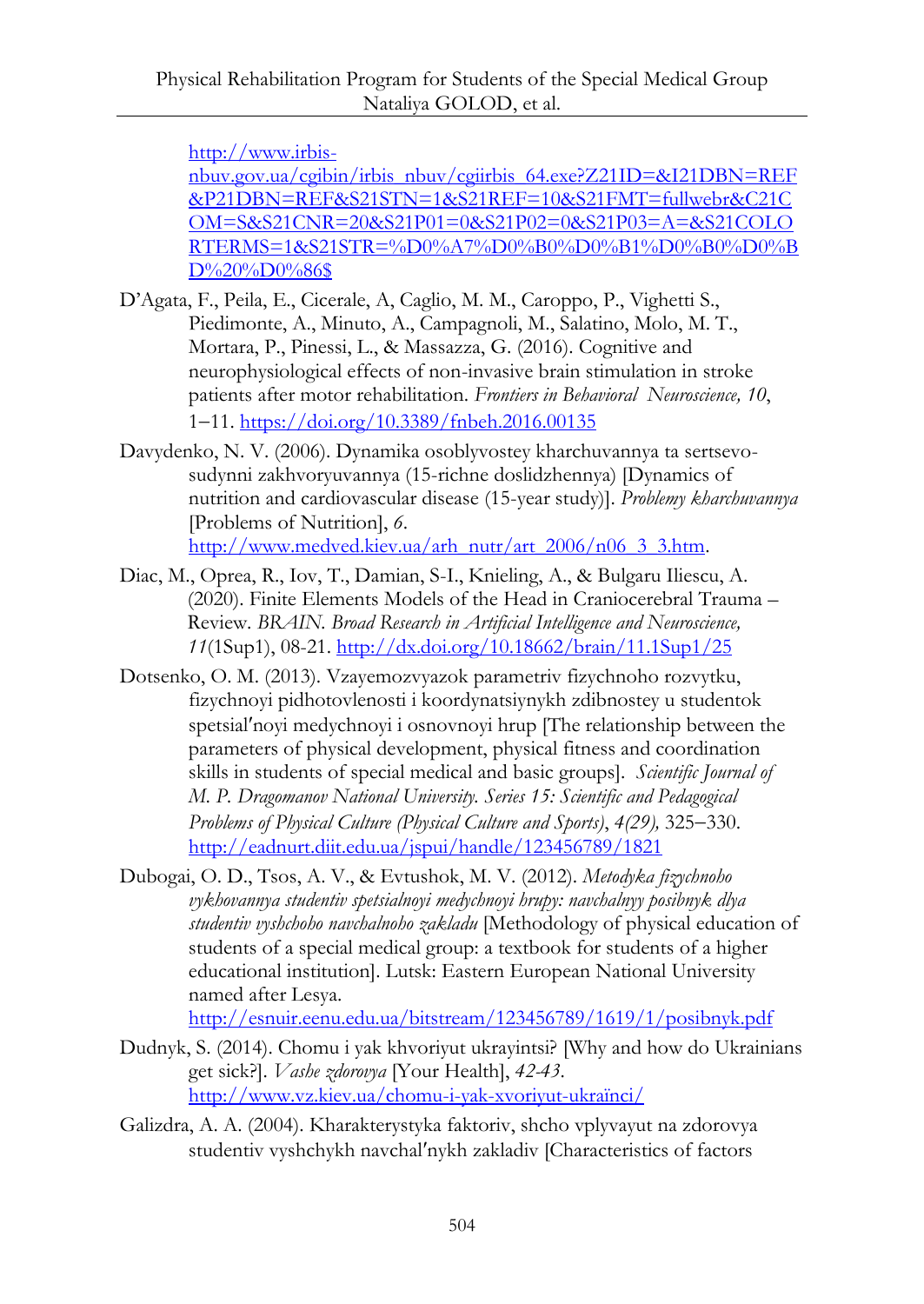influencing the health of students of higher educational institutions]. *Teoriya ta metodyka fizychnoho vykhovannya.* [Theory and Methods of Physical Education], 3, 41-43[. https://tmfv.com.ua/journal/article/view/138](https://tmfv.com.ua/journal/article/view/138)

- Gassert, R., & Dietz, V. (2018). Rehabilitation robots for the treatment of sensorimotor deficits: a neurophysiological perspective. *Journal of NeuroEngineering and Rehabilitation, 15(46), 1-15.* <https://doi.org/10.1186/s12984-018-0383-x>
- Gilewicz, Z. (1994). *Teoria wychowania fizycznego* [The theory of physical education]. Warszawa: PWN. [https://archiwum.allegro.pl/oferta/teoria-wychowania](https://archiwum.allegro.pl/oferta/teoria-wychowania-fizycznego-zygmunt-gilewicz-i8417931362.html)[fizycznego-zygmunt-gilewicz-i8417931362.html](https://archiwum.allegro.pl/oferta/teoria-wychowania-fizycznego-zygmunt-gilewicz-i8417931362.html)
- Goloviychuk, I. (2015). Vprovadzhennya zasobiv yohy v navchalnyy protses fizychnoho vykhovannya studentiv spetsialnoyi medychnoyi hrupy [Implementation of yoga in the educational process of physical education of students of a special medical group]. *Scientific Journal of M. P. Dragomanov National University. Series 15: Scientific and Pedagogical Problems of Physical Culture (Physical Culture and Sports)*, *3(1),* 110-112. [http://nbuv.gov.ua/UJRN/Nchnpu\\_015\\_2015\\_3%281%29\\_\\_34](http://nbuv.gov.ua/UJRN/Nchnpu_015_2015_3%281%29__34)
- Gorbas, I. M. (2009). Profilaktyka khronichnykh neinfektsiynykh zakhvoryuvan realnyy shlyakh polipshennya demohrafichnoyi sytuatsiyi v Ukrayini [Prevention of chronic non-communicable diseases - a real way to improve the demographic situation in Ukraine]. *Ukrayinskyy kardiolohichnyy zhurnal* [Ukrainian Journal of Cardiology], 3, 6–11. [http://tests.ifnmu.edu.ua:8080/library/DocDescription?doc\\_id=15645](http://tests.ifnmu.edu.ua:8080/library/DocDescription?doc_id=15645)
- Grokhova, H. P. (2013). Rekreatyvni zasoby dlya pidvyshchennya funktsionalʹnoho stanu zdorov"ya studentiv spetsial'noyi medychnoyi hrupy [Recreational] means for improving the functional health of students of a special medical group]. *Scientific Journal of M. P. Dragomanov National University. Series 15: Scientific and Pedagogical Problems of Physical Culture (Physical Culture and Sports)*, *4(29)*, 302–307.
- Halaidiuk, M., Maksymchuk, B., Khurtenko, O., Zuma, I., Korytko, Z., Andrieieva, R., Maksymchuk, I. (2018). Teaching approaches in extracurricular physical activities for 12-14-year-old pupils under environmentally unfavourable conditions. *Journal of Physical Education and Sport, 18 (4)*, 2284–2291. <http://efsupit.ro/images/stories/decembrie2018/Art%20344.pdf>
- Ivanochko, V. V. (2011). *Vplyv ozdorovchykh fitnes-prohram na fizychnyy stan studentok iz zakhvoryuvannyam kardiorespiratornoyi systemy* [Influence of health-improving fitness programs on the physical condition of students with cardiorespiratory system diseases]. *Moloda sportivna nauka Ukrainy*, *15*(2), 92-97. <http://repository.ldufk.edu.ua/handle/34606048/1192>
- Kaupp, C., Pearcey, G. E., Klarner, T., Sun, Y., Cullen, H., Barss, T. S., & Zehr, E. P. (2018). Rhythmic arm cycling training improves walking and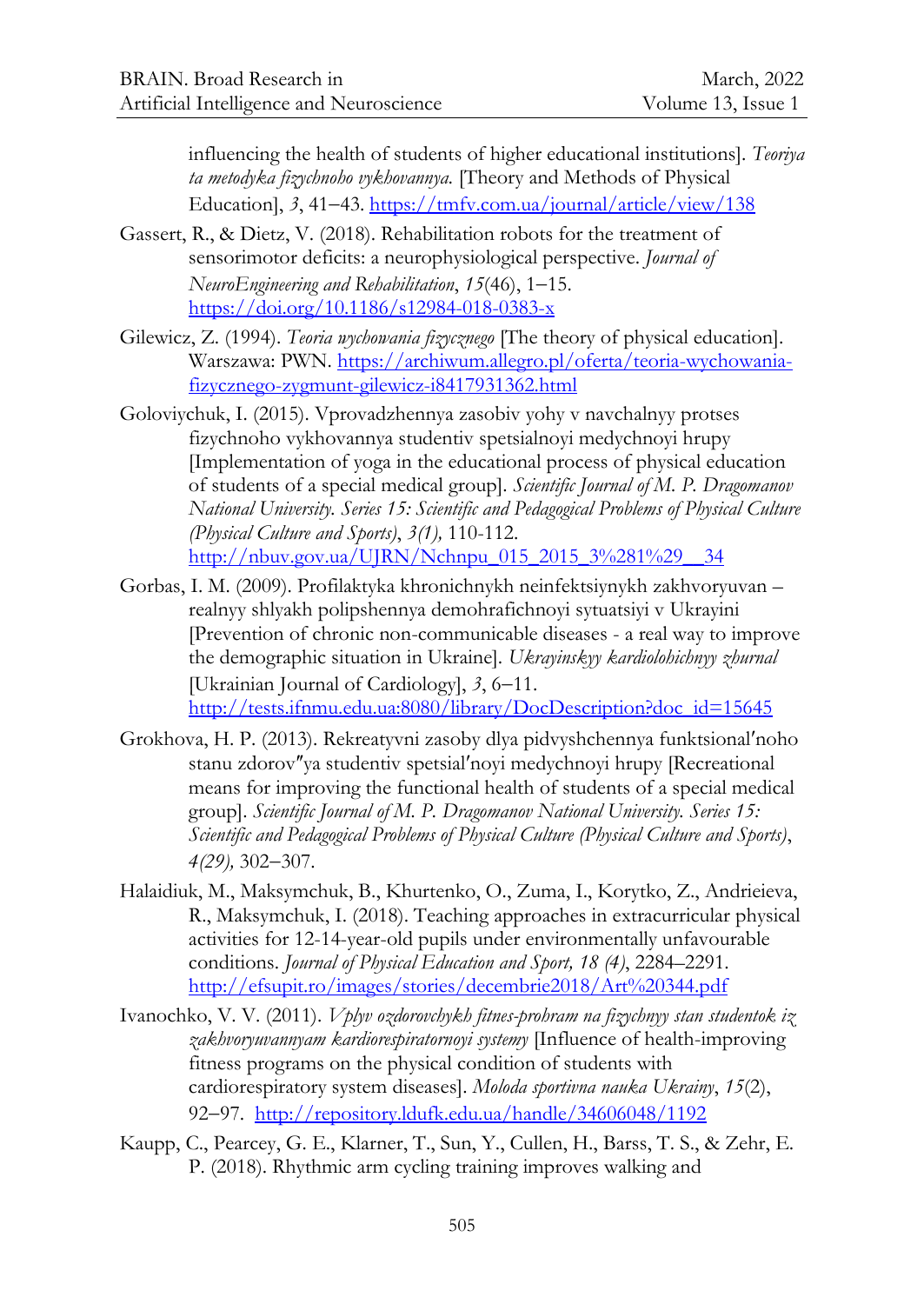neurological integrity in chronic stroke – the arms can give legs a helping hand in rehabilitation. *Journal of Neurophysiology*, *119*, 1095–1112. <https://doi.org/10.1152/jn.00570.2017>

- Kolomiytseva, O., & Anatskyi, R. (2017). Fitness callanetics in physical education of girl students. *Physical Education of Students*, 21(2), 66-71. <https://doi.org/10.15561/20755279.2017.0203>
- Koryagin, V., & Blavt, O. (2013). *Fizychne vykhovannya studentiv u spetsialnykh medychnykh hrupakh* [Physical education of students in special medical groups]. Lviv Polytechnic Publishing House.
- Kozina, Zh. L., Sobko, I. N., Klimenko, A. I., & Sak, N. N. (2013). Comparative characteristics of psychophysiological features skilled basketball playerswomen with hearing and skilled basketball players healthy. *Pedagogics, Psychology, Medical-Biological Problems of Physical Training and Sports, 7, 28–33.* <https://doi.org/10.6084/m9.fgshare.735962>
- Levandovskyi, O. S. (2006). Metodyka aktyvizatsiyi rukhovoyi aktyvnosti studentiv z oznakamy vehetatyvnoho dysbalansu [Methods of activation of motor activity of students with signs of vegetative imbalance]. *Pedahohika, psykholohiya ta medyko-biologichni problemy fizychnogo vykhovannya i sportu*  [Pedagogy, Psychology and Medical Biological Problems of Physical Education and Sports], 4, 90–94.
- Major, Z. Z., Vaida, C., Major, K. A., Tuca, P., Simori, G., Banica, A., Brusturean, E., Burz A., Craciunas, R., Ulinici, I., Carbone, G., Gherman, B., Birlescu, I., & Pisla, D. (2020). The impact of robotic rehabilitation on the motor system in neurological diseases. a multimodal neurophysiological approach. *International Journal of Environmental Research and Public Health, 17*, 6557. <https://doi.org/10.3390/ijerph17186557>
- Makarova, E., & Bashkin, I. (2012)*.* Efektyvnist prohram fizychnoyi reabilitatsiyi v patsiyentiv iz posturalnymy y lokomotornymy porushennyamy [The effectiveness of physical rehabilitation programs in patients with postural and motor impaipments]. *Molodizhnyy naukovyy visnyk Volynskoho natsionalʹnoho universytetu im. Lesi Ukrayinky. Seriya: Fizychne vykhovannya i sport* [Youth Scientific Bulletin of Volyn National University named after Lesya Ukrainka. Series: Physical Education and Sports], 7, 83-87. <http://esnuir.eenu.edu.ua/handle/123456789/3473>
- Maksymchuk, B., Gurevych, R., Matviichuk, T., Surovov, O., Stepanchenko, N., Opushko, N., Sitovskyi, A., Kosynskyi, E., Bogdanyuk, A., Vakoliuk, A., Solovyov, V., & Maksymchuk, I. (2020a). Training Future Teachers to Organize School Sport. *Revista Romaneasca Pentru Educatie Multidimensionala*, *12*(4), 310-327.<https://doi.org/10.18662/rrem/12.4/347>
- Maksymchuk, B., Matviichuk, T., Solovyov, V., Davydenko, H., Soichuk, R., Khurtenko, O., Groshovenko, O., Stepanchenko, N., Andriychuk, Y.,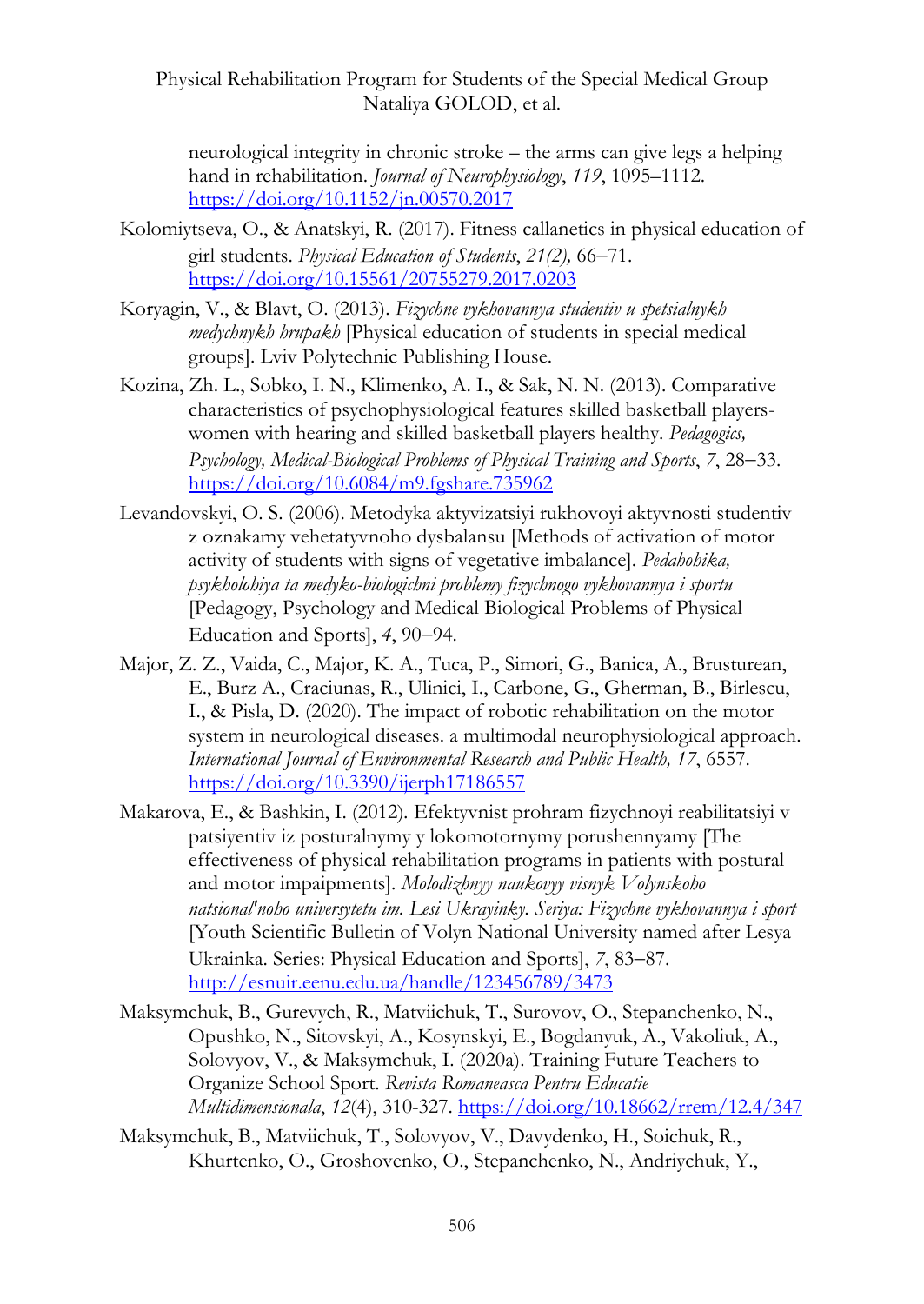Grygorenko, T., Duka, T., Pidlypniak, I., Gurevych, R., Kuzmenko, V., & Maksymchuk, I. (2020b). Developing Healthcare Competency in Future Teachers. *Revista Romaneasca Pentru Educatie Multidimensionala*, *12*(3), 24-43. <https://doi.org/10.18662/rrem/12.3/307>

- Maksymchuk, I., Maksymchuk, B., Frytsiuk, V., Matviichuk, T., Demchenko, I., Babii, I., Savchuk, I. (2018). Developing pedagogical mastery of future physical education teachers in higher education institutions. *Journal of Physical Education and Sport*, *18*(2), 810–815. <http://efsupit.ro/images/stories/iunie2018/Art%20119.pdf>
- Malakhova, Zh. V. (2011). Optimizatsiya protsessa fizicheskogo vospitaniya studentov spetsialnoy meditsinskoy gruppy [Optimization of the process of physical education of students of a special medical group]. *Nauka i osvita* [Science and Education], 1, 98–102.
- Moseychuk, Yu. Yu. (2007). Korektsiya psykholohichnykh porushen u studentiv pid vplyvom tryvaloho zastosuvannya systemy kompleksnoyi reabilitatsiyi [Correction of psychological disorders in students under the influence of long-term application of the system of complex rehabilitation. *Visnyk Chernihivskoho derzhavnoho pedahohichnoho universytetu. Seriya: Pedahohichni nauky. Fizychne vykhovannya ta sport* [Collected Papers of Chernihiv State Pedagogical University. Series: Pedagogical sciences. Physical Education and Sports], 44, 468–472.
- Olkhovyk, A. V. (2011). Fizychna reabilitatsiya studentiv spetsialʹnoyi medychnoyi hrupy iz zakhvoryuvannyam na veheto-sudynnu dystoniyu za zmishanym typom [Physical rehabilitation of students of a special medical group with a disease of vegetative-vascular dystonia of mixed type]. *Pedahohika, psykholohiya ta medyko-biologichni problemy fizychnogo vykhovannya i sportu*  [Pedagogy, Psychology and Medical Biological Problems of Physical Education and Sports], 10, 54–56. <https://www.sportpedagogy.org.ua/html/journal/2011-10/11oavsmt.pdf>
- Omelchenko, T. A. (2011). Efektyvnist protsesu zaluchennya studentiv do ozdorovchoyi diyalʹnosti [The effectiveness of the process of attracting students to health]. *Proceedings of the International Scientific Conference on Health-Preserving Technologies, Physical Rehabilitation and Recreation in Higher Education*, Kharkiv, Kharkiv State Academy of Design and Arts.
- Onyshchuk, V. Ye. (2011) Fizychna reabilitatsiya studentiv, khvorykh na bronkhialnu astmu shlyakhom kompleksnoho zastosuvannya metodyky "endohenno-hipoksychnoho" dykhannya ta tsyklichnykh vprav aerobnoho spryamuvannya [Physical rehabilitation of students with asthma by complex application of the method of "endogenous-hypoxic" breathing and cyclic exercises of aerobic direction]. *Moloda sportyvna nauka Ukrayiny*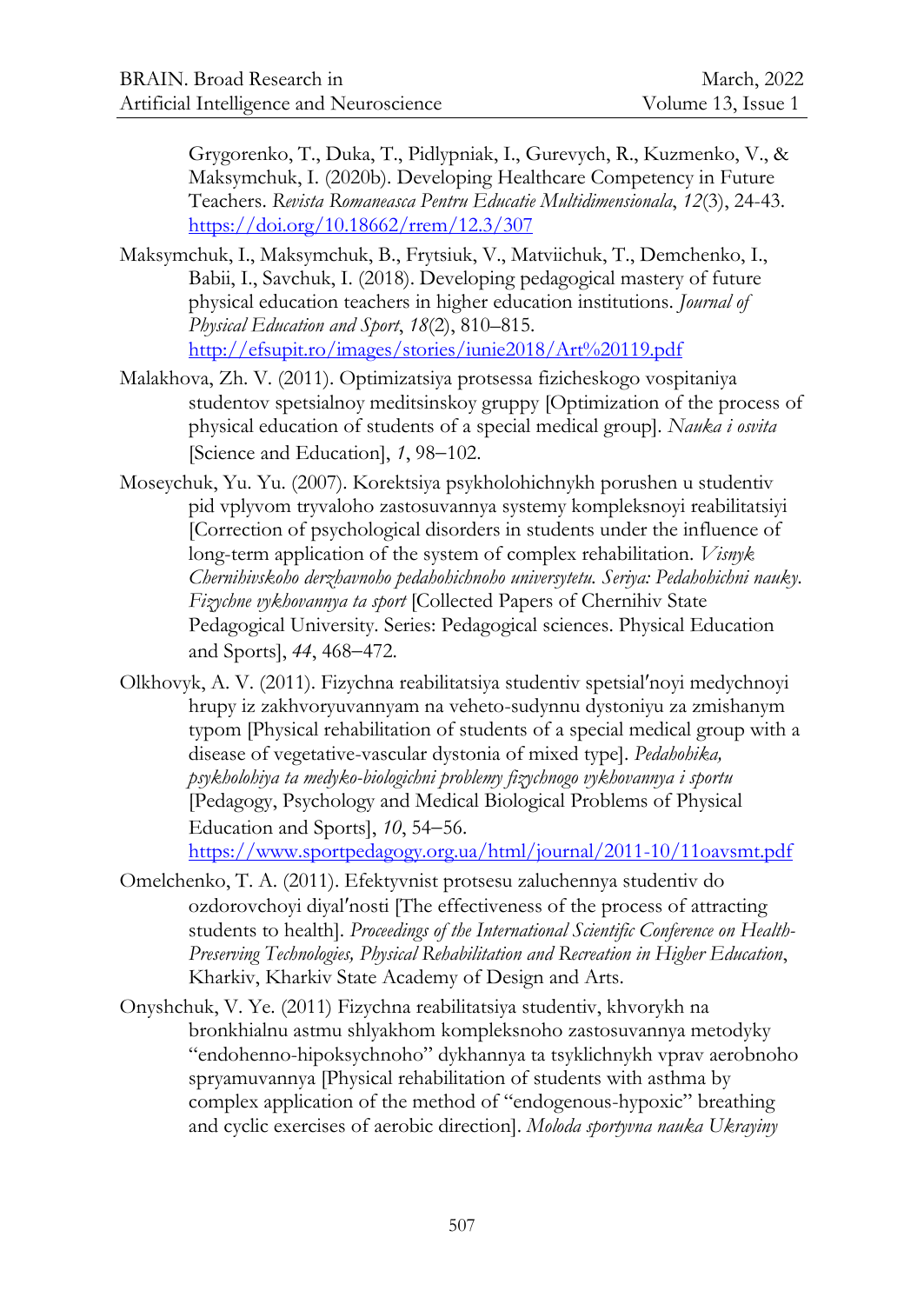[Young Sports Science of Ukraine],  $15(3)$ , 171-177. <http://repository.ldufk.edu.ua/handle/34606048/1500>

- Palamarchuk, O., Gurevych, R., Maksymchuk, B., Gerasymova, I., Fushtey, O., Logutina, N., Kalashnik, N., Kylivnyk, A., Haba, I., Matviichuk, T., Solovyov, V., & Maksymchuk, I. (2020). Studying Innovation as the Factor in Professional Self-Development of Specialists in Physical Education and Sport. *Revista Romaneasca Pentru Educatie Multidimensionala*, *12*(4), 118-136. <https://doi.org/10.18662/rrem/12.4/337>
- Platonov, V. (2006). *Berezhy zdorovya zmolodu* [Take care of the health of youth. Dzerkalo tyzhnya [Week's Mirror], *47*, 2. https://www.researchgate.net/publication/322759278 Berezi zdorov'a z [molodu](https://www.researchgate.net/publication/322759278_Berezi_zdorov)
- Polunina, A. G., Bryun, E. A., Sydniaeva, E. N., & Golukhova, E. Z. (2018). Gender differences in cognitive functions: retrospective analysis of the data of 5 neuropsychological studies. *Scholars Report,* 3(1), 61–75. [https://www.researchgate.net/publication/326225884\\_Gender\\_difference](https://www.researchgate.net/publication/326225884_Gender_differences_in_cognitive_functions_retrospective_analysis_of_the_data_of_5_neuropsychological_studies) [s\\_in\\_cognitive\\_functions\\_retrospective\\_analysis\\_of\\_the\\_data\\_of\\_5\\_neuro](https://www.researchgate.net/publication/326225884_Gender_differences_in_cognitive_functions_retrospective_analysis_of_the_data_of_5_neuropsychological_studies) [psychological\\_studies](https://www.researchgate.net/publication/326225884_Gender_differences_in_cognitive_functions_retrospective_analysis_of_the_data_of_5_neuropsychological_studies)
- Repnevska, M. S. (2009). Optymizatsiya protsesu fizychnoyi reabilitatsiyi studentiv vyshchoho navchalʹnoho zakladu [Optimization of the process of physical rehabilitation of students of higher educational institution]. *Pedahohika, psykholohiya ta medyko-biologichni problemy fizychnogo vykhovannya i sportu*  [Pedagogy, Psychology and Medical Biological Problems of Physical Education and Sports], 5, 226–229. <https://www.sportpedagogy.org.ua/html/journal/2009-05/09rmsshe.pdf>
- Sheremet M., Leniv Z., Loboda V., Maksymchuk B. (2019) The development level of smart information criterion for specialists' readiness for inclusion implementation in education. *Information Technologies and Learning Tools*, 72, 273-285.<https://journal.iitta.gov.ua/index.php/itlt/article/view/2561>
- Sitovskyi A., Maksymchuk B., Kuzmenko V., Nosko Y., Korytko Z., Bahinska O. Maksymchuk, I. (2019). Differentiated approach to physical education of adolescents with different speed of biological development (2019). *Journal of Physical Education and Sport*, 19(3), 1532 – 1543. <http://efsupit.ro/images/stories/august2019/Art%20192.pdf>
- Vilyanskyy, N. V., Chernihiv, S. A., & Prykhodko, V. V. (2013). Vplyv tekhnolohiyi neprofesiynoyi fizkulturnoyi osvity na funktsionalnyy stan studentiv, zvilnenykh vid praktychnykh zanyat z "fizychnoho vykhovannya" [Influence of technology of non-professional physical education on the functional state of students exempted from practical classes in "physical education"]. *Scientific Journal of M. P. Dragomanov National University. Series 15:*